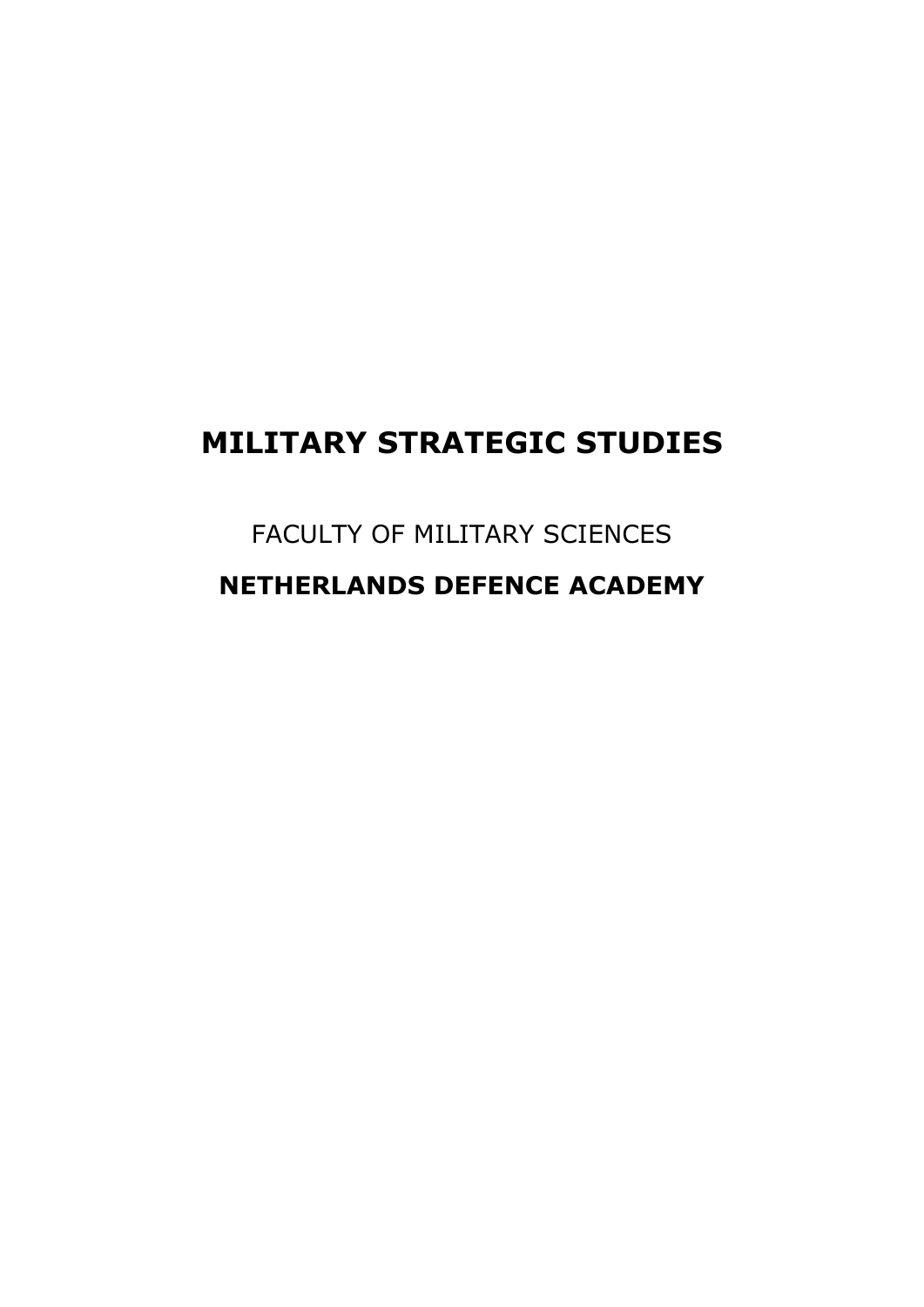QANU Catharijnesingel 56 PO Box 8035 3503 RA Utrecht The Netherlands

Phone: +31 (0) 30 230 3100 E-mail: support@qanu.nl Internet: www.qanu.nl

Project number: Q0675

#### © 2018 QANU

Text and numerical material from this publication may be reproduced in print, by photocopying or by any other means with the permission of QANU if the source is mentioned.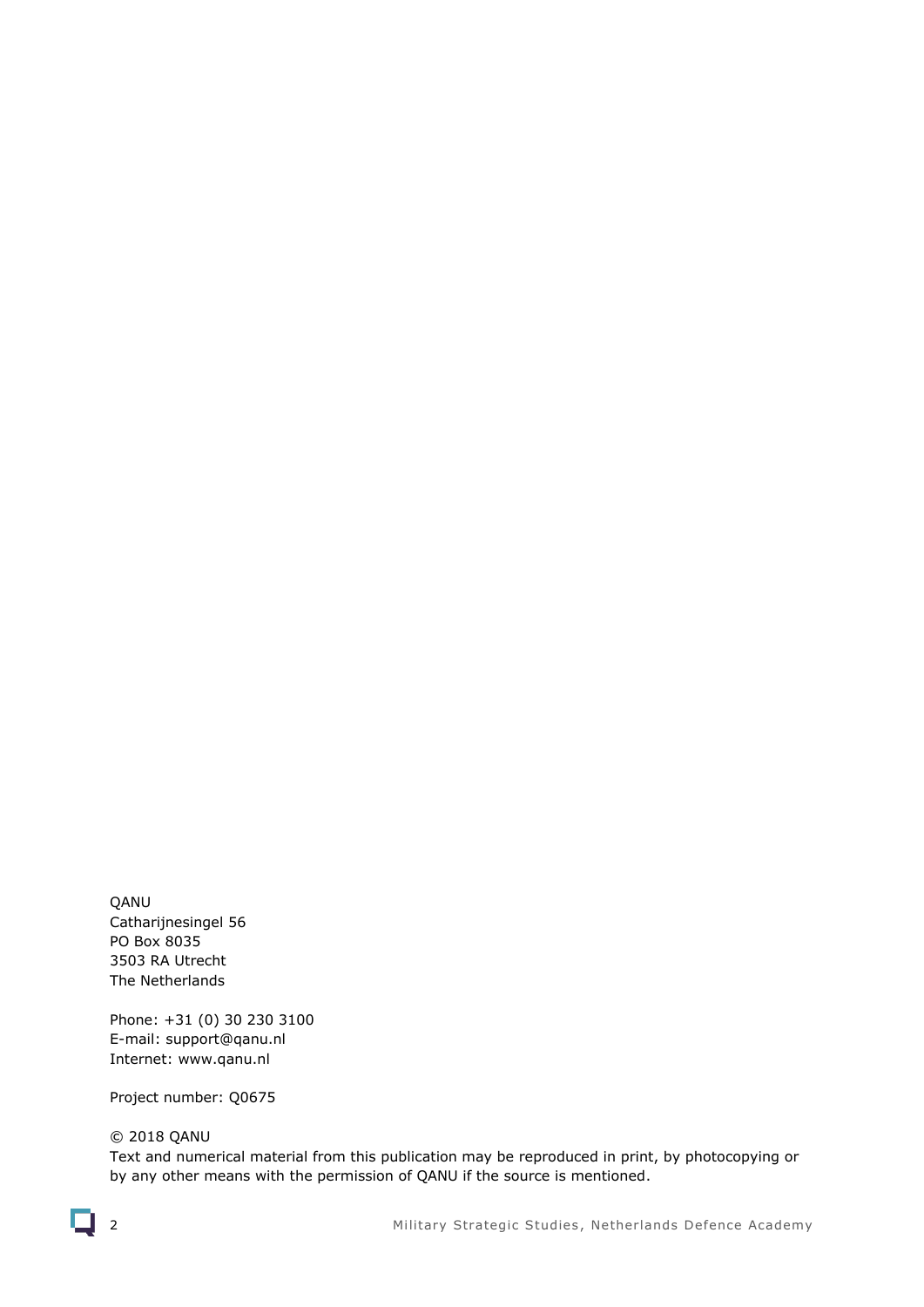## CONTENTS

| REPORT ON THE MASTER'S PROGRAMME MILITARY STRATEGIC STUDIES OF THE       |  |
|--------------------------------------------------------------------------|--|
|                                                                          |  |
|                                                                          |  |
|                                                                          |  |
|                                                                          |  |
|                                                                          |  |
| DESCRIPTION OF THE STANDARDS FROM THE ASSESSMENT FRAMEWORK FOR EXTENSIVE |  |
|                                                                          |  |
| APPENDIX 1: CURRICULA VITAE OF THE MEMBERS OF THE ASSESSMENT PANEL 29    |  |
|                                                                          |  |
|                                                                          |  |
|                                                                          |  |
|                                                                          |  |
|                                                                          |  |

This report was finalized on 19/04/2018.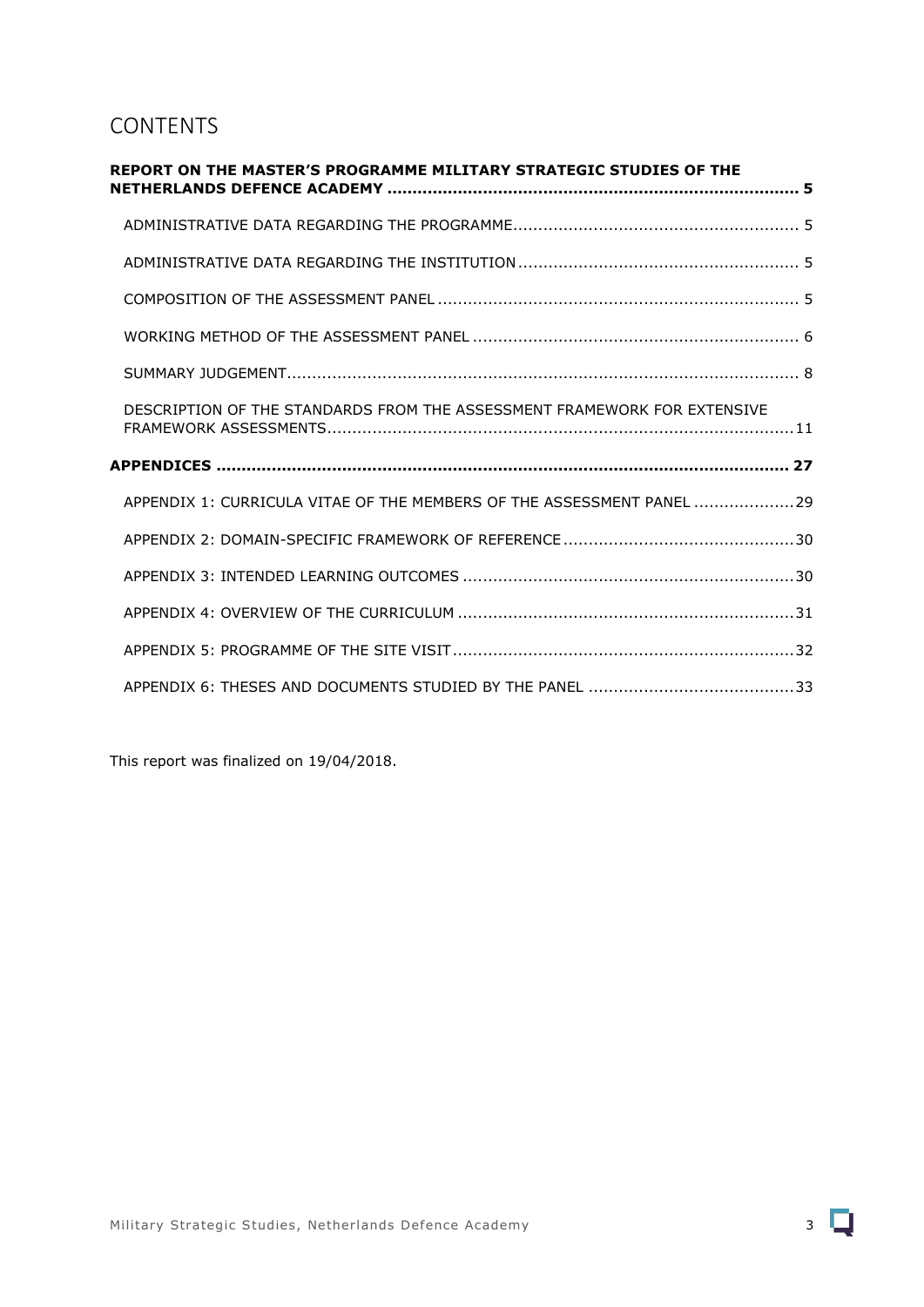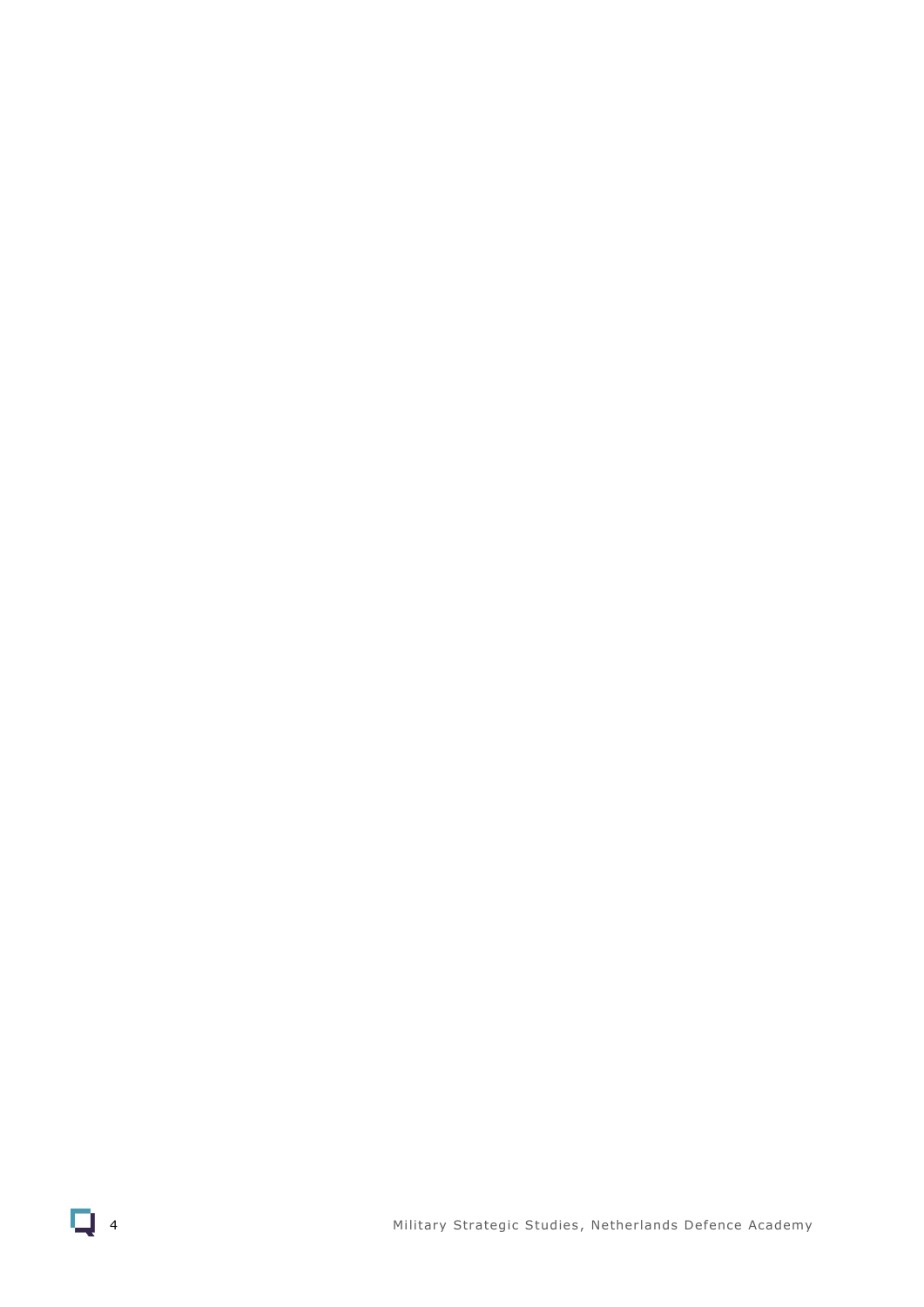## <span id="page-4-0"></span>**REPORT ON THE MASTER'S PROGRAMME MILITARY STRATEGIC STUDIES OF THE NETHERLANDS DEFENCE ACADEMY**

This report takes the NVAO's Assessment Framework for Extensive Programme Assessments as a starting point (September 2016).

## <span id="page-4-1"></span>ADMINISTRATIVE DATA REGARDING THE PROGRAMME

## **Master's programme Military Strategic Studies**

Name of the programme: Military Strategic Studies CROHO number: 60469 Level of the programme: master's Orientation of the programme: academic Number of credits: 60 EC Specializations or tracks: War Studies

Location(s): Breda Mode(s) of study: part time Language of instruction: English Expiration of accreditation: 16/01/2019

Intelligence and Security Military Management and Organising

The visit of the assessment panel to the Faculty of Military Sciences of Netherlands Defence Academy took place on 16 and 17 January 2018.

## <span id="page-4-2"></span>ADMINISTRATIVE DATA REGARDING THE INSTITUTION

Name of the institution: Netherlands Defence Academy (NLDA) Status of the institution: legal body providing higher education Result institutional quality assurance assessment: not applied

## <span id="page-4-3"></span>COMPOSITION OF THE ASSESSMENT PANEL

The NVAO approved the composition of the panel on 18 September 2017. The panel that assessed the master's programme Military Strategic Studies consisted of:

- Prof. T. (Terry) Terriff (chair), Professor and Arthur J. Child Chair of American Security, University of Calgary (Canada);
- Prof. P.A.G. (Philip) Sabin, Professor of Strategic Studies, King's College London (UK);
- Dr. M. (Max) Visser, Associate Professor in Economics, Radboud University, Nijmegen;
- Lieutenant General (retired) R.G. (Richard) Tieskens, Director Real Estate, Ministry of the Interior and Kingdom Relations;
- K. (Kees) Frijters, BSc (student member), master's student International relations, Leiden University.

The panel was supported by Dr. F. (Fiona) Schouten, who acted as secretary.

Appendix 1 contains the curricula vitae of the panel members.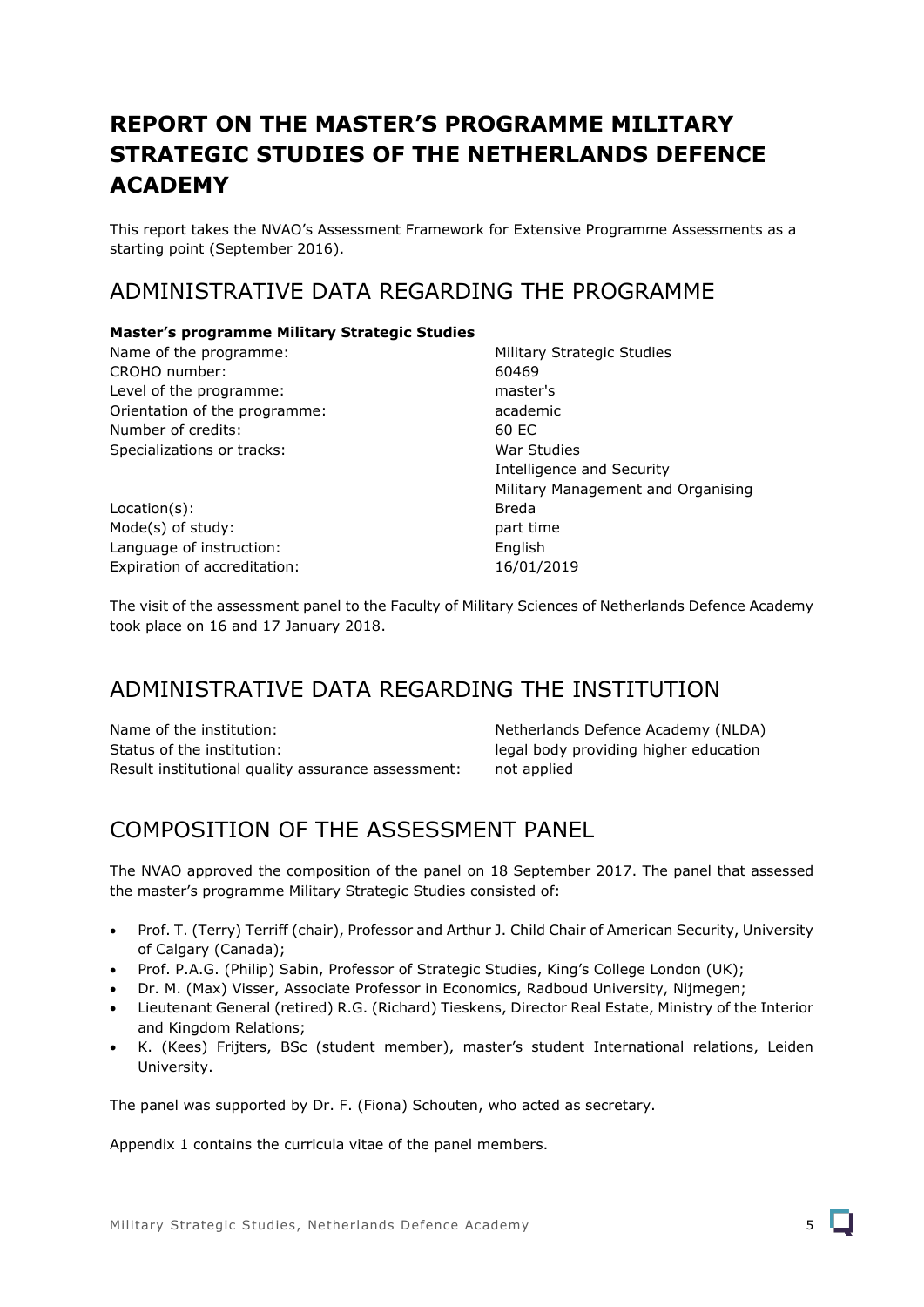## <span id="page-5-0"></span>WORKING METHOD OF THE ASSESSMENT PANEL

## *Preparation*

In preparation for the assessment of the master's programme in Military Strategic Studies of the Faculty of Military Sciences at the Netherlands Defence Academy, the panel chair was briefed by QANU on the working method, assessment frameworks and planning of the assessment procedure. The secretary and the panel chair made a selection of theses of the programme under assessment. They were chosen from a list of students who graduated between 01/09/2015 and 31/08/2017. The selection followed the NVAO guideline for the assessment of theses and took the range of thesis subjects, tracks, supervisors and grades into account. The panel studied the selected theses and the assessment forms.

In consultation with the contact persons from programme, the secretary drafted a programme for the site visit (cf. appendix 4). The Faculty of Military Sciences selected representative discussion partners for the interviews. The panel and secretary agreed with this selection.

Upon receiving the self-evaluation report, the secretary checked its content before sending it on to the panel. The panel members studied the documents and formulated questions and preliminary findings. These were collected by the secretary, who arranged them according to subject matter.

## *Site visit*

At the start of the site visit, which took place on 16-17 January 2018, the panel was informed in a preparatory meeting about the assessment frameworks and the planning of the site visit. During the visit, the panel studied documents provided by the programme (cf. appendix 5). It interviewed the programme management, students, staff members, alumni, employers and representatives of the Programme Committee and the Board of Examiners. It also offered staff members and students the opportunity for a confidential discussion. No requests were received for this consultation hour. At the end of the site visit, the panel held an internal meeting to formulate its preliminary findings. The panel chair concluded the site visit with a public presentation of the panel's findings.

## *Report*

After the site visit, the secretary produced a draft version of the report based on the panel's findings and sent this to the panel members. After their comments were processed, the secretary sent the report to the Faculty of Military Sciences to check for factual errors. The Faculty's reply was discussed with the panel chair, and changes to the report were made with his approval. The report was then finalised and sent to the Netherlands Defence Academy.

## *Definition of judgements standards*

In accordance with the NVAO's Assessment framework for limited programme assessments, the panel used the following definitions for the assessment of both the standards and the programme as a whole.

## **Generic quality**

The quality that, in an international perspective, may reasonably be expected from a higher education Associate Degree, Bachelor's or Master's programme.

## **Unsatisfactory**

The programme does not meet the generic quality standard and shows shortcomings with respect to multiple aspects of the standard.

## **Satisfactory**

The programme meets the generic quality standard across its entire spectrum.

## **Good**

The programme systematically surpasses the generic quality standard.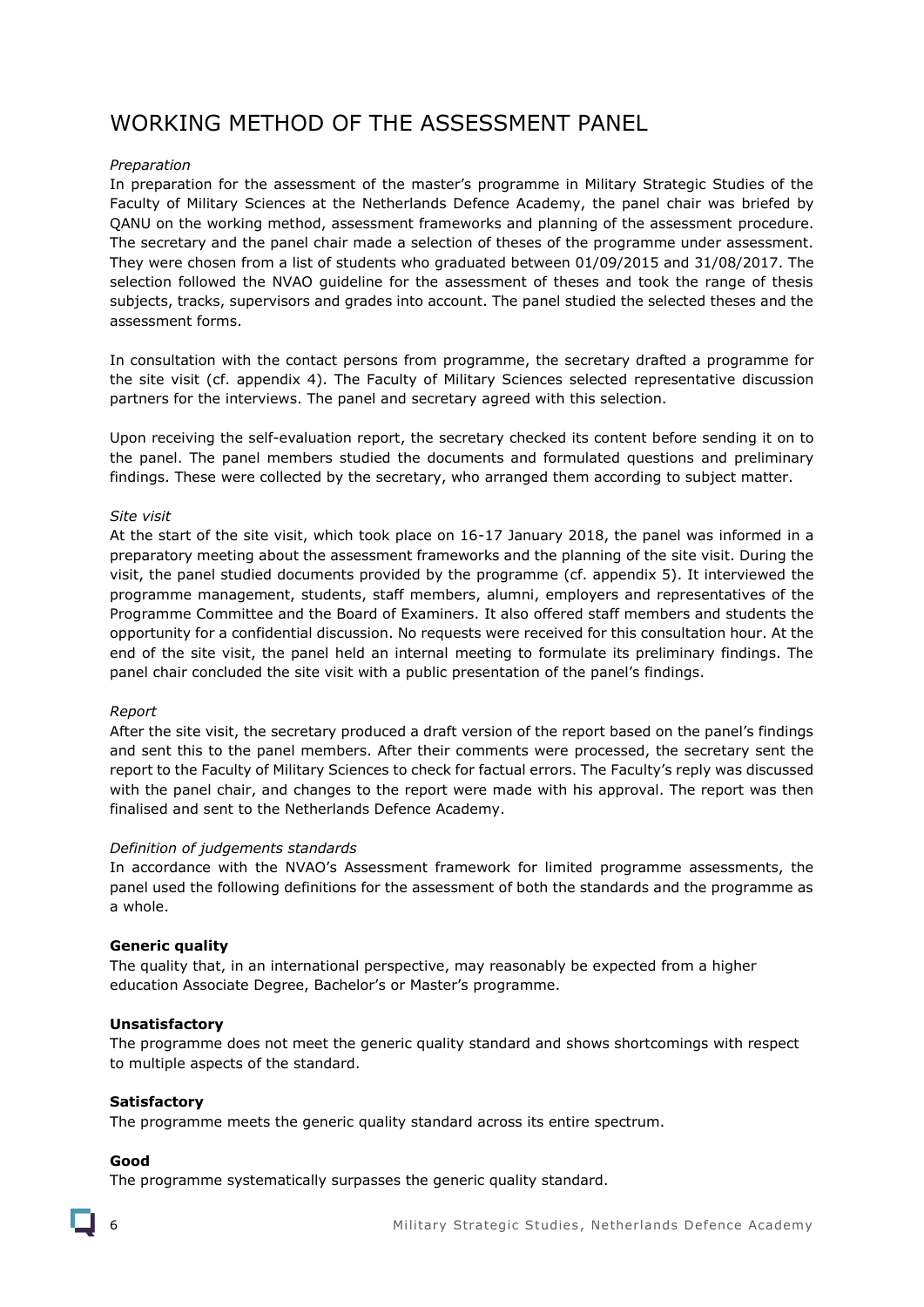## **Excellent**

The programme systematically well surpasses the generic quality standard and is regarded as an international example.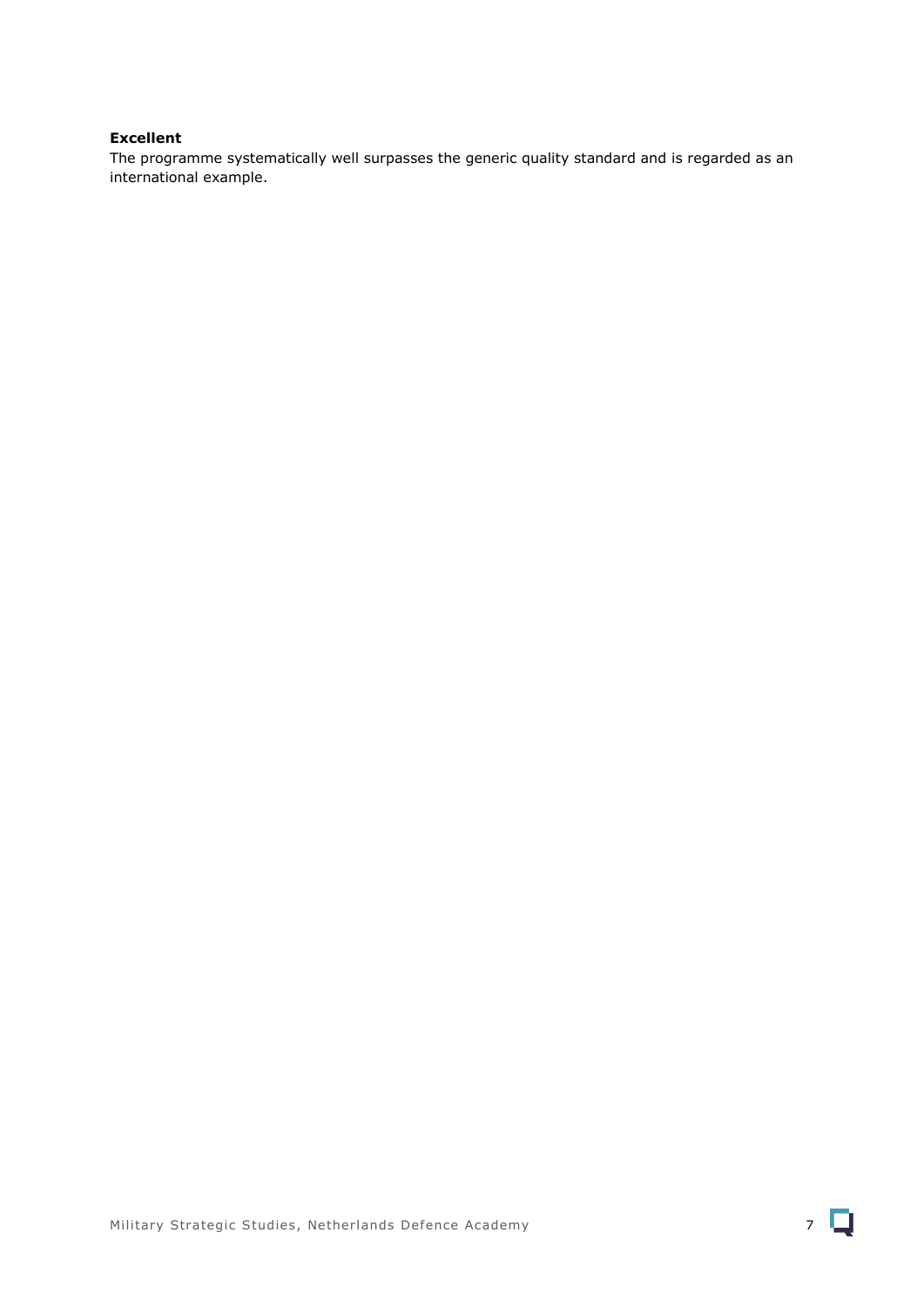## <span id="page-7-0"></span>SUMMARY JUDGEMENT

## **Master's programme Military Strategic Studies**

#### *Intended learning outcomes*

The master's degree programme Military Strategic Studies aims to study the military dimension of international security and focuses on strategic challenges and controversies concerning contemporary security and conflicts from the military perspective, spanning the post-Cold War era and adopting a European viewpoint. The panel considers the programme's focus and niche to be well-chosen, but advises the programme to consider expanding its European perspective to include non-Western viewpoints. The panel finds that the programme can be considered distinctive within the Dutch academic landscape due to its focus and specific military nature. It recommends closely monitoring policy developments and actively stimulating support for MSS within the Defence organisation in order to strengthen the programme's position, for instance by mobilising graduates or collaborating with the general staff course management to clearly formulate the added value of MSS.

The intended learning outcomes clearly reflect the focus and level of the programme. They are in line with the Dublin descriptors for academic master's degree programmes and match national and international requirements of a programme in the field of military strategic studies. The panel recommends naming the disciplines combined in the programme in the intended learning outcomes. It also advises MSS to revise the intended learning outcomes in such a way that they reflect the programme objectives listed in the study guide (including the differences between the programme's three tracks) in order to gain specificity.

## *Curriculum*

The MSS curriculum balances a clear and strong professional (military) orientation with an academic focus. According to the panel, both the academic and the professional orientation are sufficiently visible in the course contents. Professional and academic skills are incorporated into the programme. The academic skills trajectory has been strengthened and now includes the Research Methods course, which the panel considers a valuable addition to the curriculum. The panel recommends strengthening English language skills in at least a part of the curriculum in order to prepare students better for a military professional field, in which international cooperation is expected.

The MSS curriculum has been revised since the previous assessment: the common core was expanded, the Research Methods course placed within this core at the start of the programme, and the Managing and Organising in the Military track refocused to increase coherence. The panel is pleased with these adaptations and commends the programme for moving Research Methods to the start of the programme. It concludes that the setup of MSS is highly coherent and well designed. The course objectives are formulated in detail and correspond with the intended learning outcomes and the track goals. As a consequence, the programme design clearly and demonstrably enables students in all tracks to achieve the intended learning outcomes.

The panel is pleased to see that MSS is designed to accommodate the flexibility necessary for officers in training. Nevertheless, the completion rates of the programme indicate that its feasibility could be improved. The panel recommends restructuring the curriculum in such a way that students begin working on their thesis much earlier on, writing their research proposal in the Research Methods course and writing their thesis while following courses. It also advises abolishing the system which allows grades to remain valid for as long as six years, which could have the effect that students put off finishing the programme. Instead, the programme could 'stop the clock' when students interrupt their studies due to military deployments. The panel commends the programme for stimulating inclass participation and concludes that the variety of working methods contributes to the activation of students. It recommends allowing students more flexibility in composing their own curriculum. In order to make this possible, the panel advises the programme to consider offering less popular courses and tracks biannually, so that staff and resources are liberated and the number of electives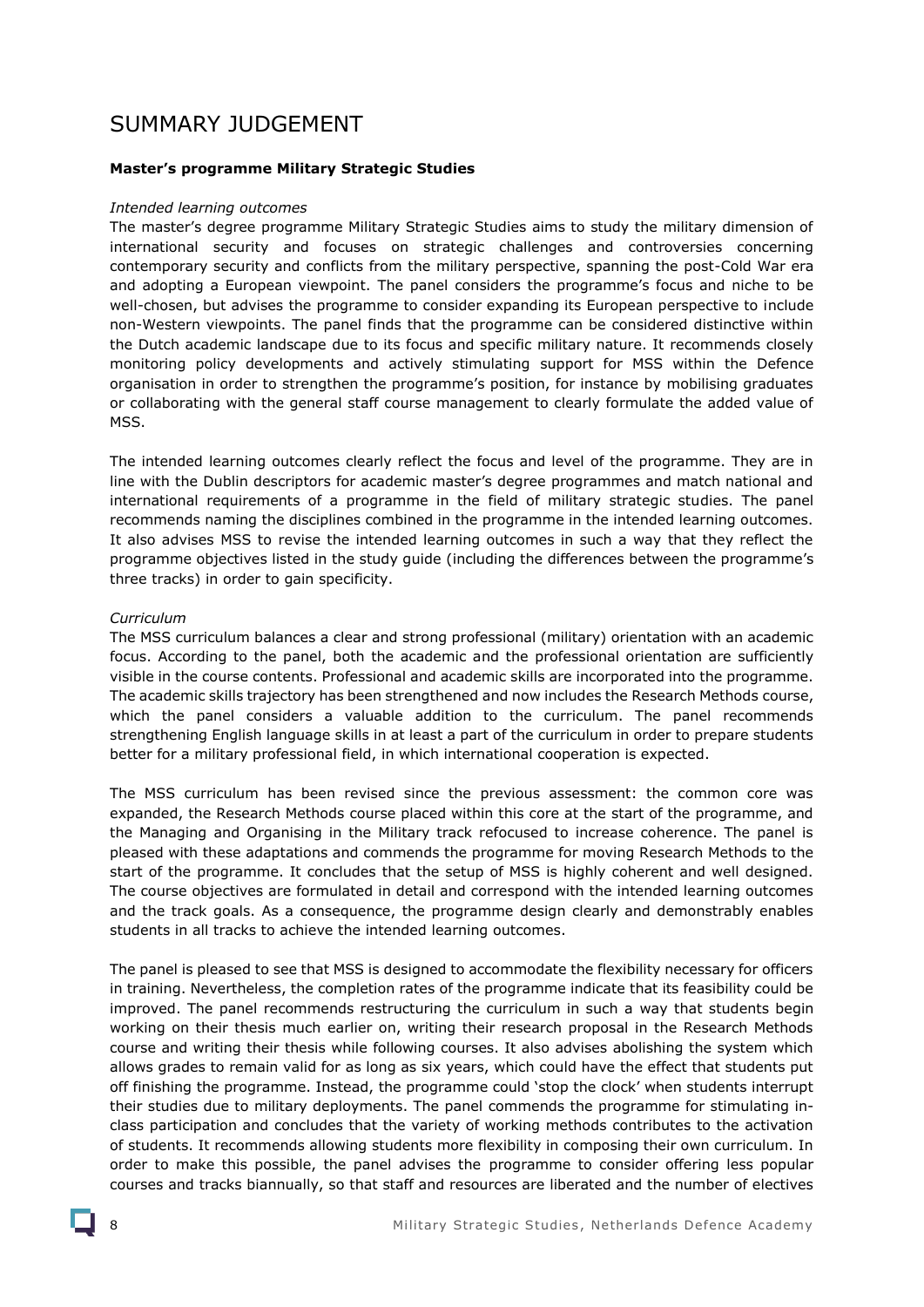can be expanded, and revising the academic schedule so that option courses can be taken by the students at various times during their enrolment in the MSS programme instead of only at the end of their main course work.

### *Intake*

The panel considers the admission criteria for MSS to be well thought out. It received no indication that the students selected are insufficiently prepared for the master's degree programme, and it is pleased with the existence of a deficiency programme. In order to enhance the programme's viability, the panel recommends improving intake numbers by abandoning predetermined quotas in the number of students per track and by allowing a 50-50 balance between civilian and military students. It also advises the programme to enhance the clarity and formality of the intake procedure. It could consider setting up and Admissions Board to avoid burdening the Board of Examiners with the task of dealing with admissions.

#### *Staff*

According to the panel, the quantity of MSS staff clearly suffices to organise the programme. The panel did notice, however, that a large proportion of staff members have a management background and relatively few have a background in intelligence, which does not match the demand there is for either track. It recommends the programme to adapt levels of staff expertise to such trends in demand. The panel considers MSS teaching staff as balancing the academic and practical expertise required to successfully run the programme. It encourages the programme to increase the number of staff members holding a BKO and to stimulate their English proficiency

#### *Facilities*

According to the panel, the setting of the Royal Military Academy is of clear added value to the programme. Both civilian and military students are surrounded by military history as well as contemporary military facilities. The panel is impressed with the NLDA library, which is of national relevance in the domain of war studies and provides staff and students with access to a very wide range of publications.

#### *Tutoring*

The panel praises the programme for the way tutoring and thesis supervision are organised, with a central role for the programme coordinator. Students can also turn to the teaching staff or their thesis supervisor for assistance. According to the panel, information provision to students is satisfactory, but there is room for improvement. It advises the programme to look into ways to reduce the variety of information channels. It also recommends explicitly informing students of the nature and consequences of cheating and plagiarism, as well as about the system of grading used in every course.

#### *Quality assurance*

The panel finds FMS quality assurance to be well organised. It is impressed with the way the faculty's policy is translated into a system of quality control and quality improvement within MSS. The panel appreciates the organisation of MSS evaluations and especially with the fact that they take the tracks and the programme as a whole into account. It noted to its satisfaction that the programme is in the process of making evaluation results accessible to all those involved. The programme works hard to include all internal stakeholders in the evaluation and improvement process and is aided by a proactive Programme Board and Board of Examiners. External stakeholders are also involved in quality assurance. The panel is pleased with the increased involvement of the NLDA's Education Section. The influence of the professional field on the development and improvement of the programme is evident, but the panel recommends formalising it, for instance by creating an advisory body.

#### *Student assessment*

The panel gained the impression that the assessment in MSS is done in good faith and according to professional standards. Assessment in the programme is well designed and varied. The panel is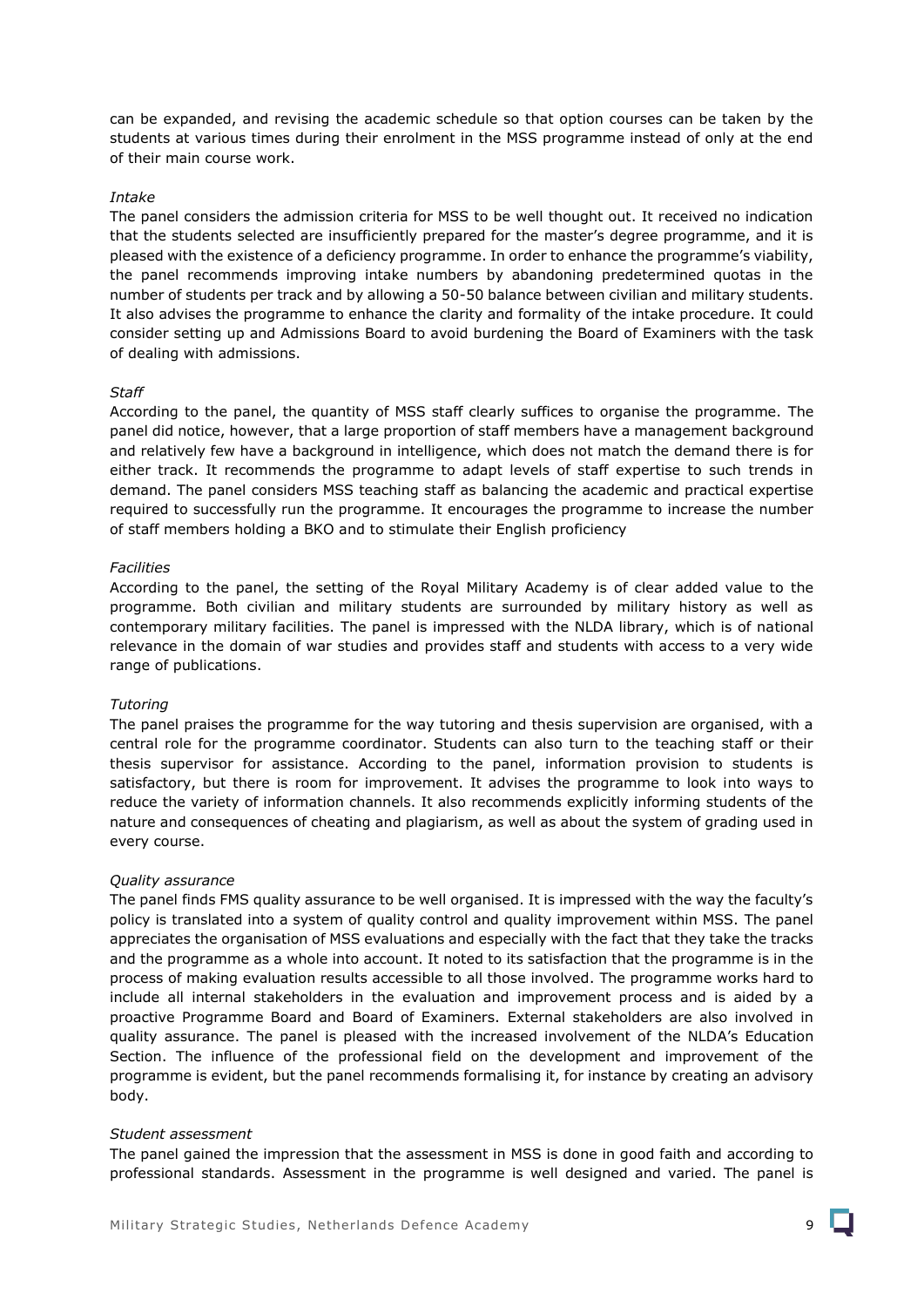pleased with the proactive approach of the Board of Examiners and praises the programme for continually working on the improvement of the assessment procedures. It recommends formalising and harmonising certain aspects of assessment in order to diminish apparent subjectivity, improve transparency and better manage students' expectations. These aspects include the alignment of grading and weight of all written assignments, which show a large amount of variation throughout the programme. They also include plagiarism and appeals procedures.

## *Achieved learning outcomes*

The panel found that the programme's theses showed the level and depth that may be expected of a master's thesis in Military Strategic Studies. The research methods were appropriate and matched the research question. In one case, the panel found that a master's thesis showed clear shortcomings, but it became convinced that this was an exception which will not be repeated. Military alumni and their employers consider the capacity for critical thinking they developed in the programme to be of significant added value in the professional field. The panel agrees and considers it unfortunate that this value is not recognised in the field through promotion or distinction of MSS graduates. Civilian alumni have gained knowledge of the Defence organisation and frequently end up working for the Ministry of Defence.

The panel assesses the standards from the *Assessment framework for extensive programme assessments* in the following way:

## *Master's programme Military Strategic Studies*

Standard 1: Intended learning outcomes satisfactory satisfactory Standard 2: Curriculum, orientation satisfactory satisfactory Standard 3: Curriculum, content good Standard 4: Curriculum, learning environment satisfactory satisfactory Standard 5: Intake satisfactory satisfactory Standard 6: Staff satisfactory and standard satisfactory satisfactory satisfactory Standard 7: Facilities and the standard 1. Standard 1. The standard 1. Standard 1. Standard 1. Standard 1. Standard 1. Standard 1. Standard 1. Standard 1. Standard 1. Standard 1. Standard 1. Standard 1. Standard 1. Standar Standard 8: Tutoring satisfactory satisfactory Standard 9: Quality assurance good Standard 10: Student assessment satisfactory satisfactory Standard 11: Achieved learning outcomes satisfactory satisfactory

General conclusion satisfactory satisfactory satisfactory

The chair and the secretary of the panel hereby declare that all panel members have studied this report and that they agree with the judgements laid down in the report. They confirm that the assessment has been conducted in accordance with the demands relating to independence.

Date: 19/04/2018

De tre

Prof. T. (Terry) Terriff (chair) Dr. F. (Fiona) Schouten (secretary)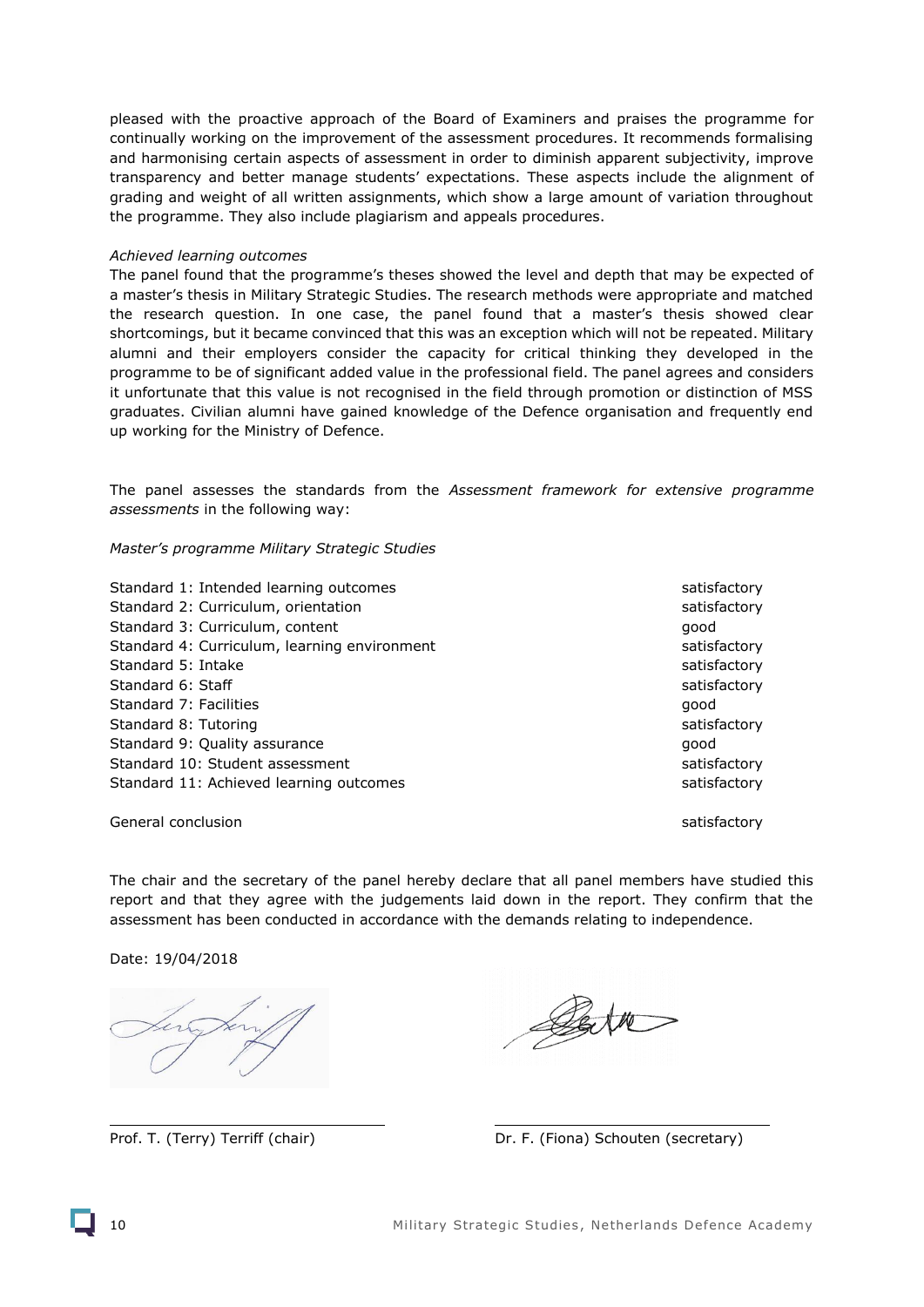## <span id="page-10-0"></span>DESCRIPTION OF THE STANDARDS FROM THE ASSESSMENT FRAMEWORK FOR EXTENSIVE FRAMEWORK ASSESSMENTS

The academic master's degree programme Military Strategic Studies (MSS) is organised by the Faculty of Military Studies (FMS) of the Netherlands Defence Academy (NLDA). It was developed at the request of the Ministry of Defence as well as the Defence Intelligence and Security Service, and started in 2012. MSS was developed as a follow-up to two bachelor's degree programmes offered by the Faculty of Military Studies: War Studies and Military Management Studies.

## **Standard 1: Intended learning outcomes**

The intended learning outcomes tie in with the level and orientation of the programme; they are geared to the expectations of the professional field, the discipline, and international requirements.

## **Explanation**:

The intended learning outcomes demonstrably describe the level of the programme (Associate Degree, Bachelor's, or Master's) as defined in the Dutch qualifications framework, as well as its orientation (professional or academic). In addition, they tie in with the regional, national or international perspective of the requirements currently set by the professional field and the discipline with regard to the contents of the programme. Insofar as is applicable, the intended learning outcomes are in accordance with relevant legislation and regulations. The points of departure for the set-up of the programme chime with the educational philosophy and the profile of the institution. The intended learning outcomes are periodically evaluated.

## **Findings**

The master's degree programme Military Strategic Studies (MSS) aims to study the military dimension of international security. MSS positions itself as a multidisciplinary academic programme which resides within the area of security studies and incorporates defence studies. In order to limit the scope of the programme and provide focus as well as depth, MSS concentrates on the study of strategic challenges and controversies concerning contemporary security and conflicts from a military perspective, spanning the post-Cold War era and adopting a European viewpoint. This focus was chosen as a result of a benchmark analysis conducted in 2012, which included international programmes taught at Johns Hopkins University, King's College London, the University of Aberdeen and other institutions. It also aims to educate those who are currently engaged or seeking a career in the field of defence and security, and is open to officers in training as well as to civilian students.

The panel considers the programme's focus and niche to be well-chosen and agrees with the need to specialise in order to achieve sufficient depth. The field of strategic studies is so wide that a less specialised programme runs the risk of dealing with many subjects in a superficial manner. At the same time, it wonders whether the European viewpoint adopted by the programme could be enhanced by adding non-Western perspectives in order to deepen comprehension of current world events. It recommends the programme to consider including such perspectives. According to the panel, both the programme's focus and its specific military nature distinguish the programme within the Dutch academic landscape.

During the site visit, the panel discussed the purpose and background of MSS with the programme management. From these conversations, it gathered that the development of an academic master's programme within the larger defence organisation was and is backed by the Ministry of Defence (MoD): the programme springs from a clear MoD policy to stimulate the academic education of its officers. The programme forms an optional addition to the programmes already offered, including the General Staff course, which is a traditional and well-established part of officer training. This optional nature makes the position of MSS vulnerable: a policy change might weaken the programme's position within the organisation. The panel advises the programme and Faculty management to monitor policy developments closely and look for ways to actively stimulate support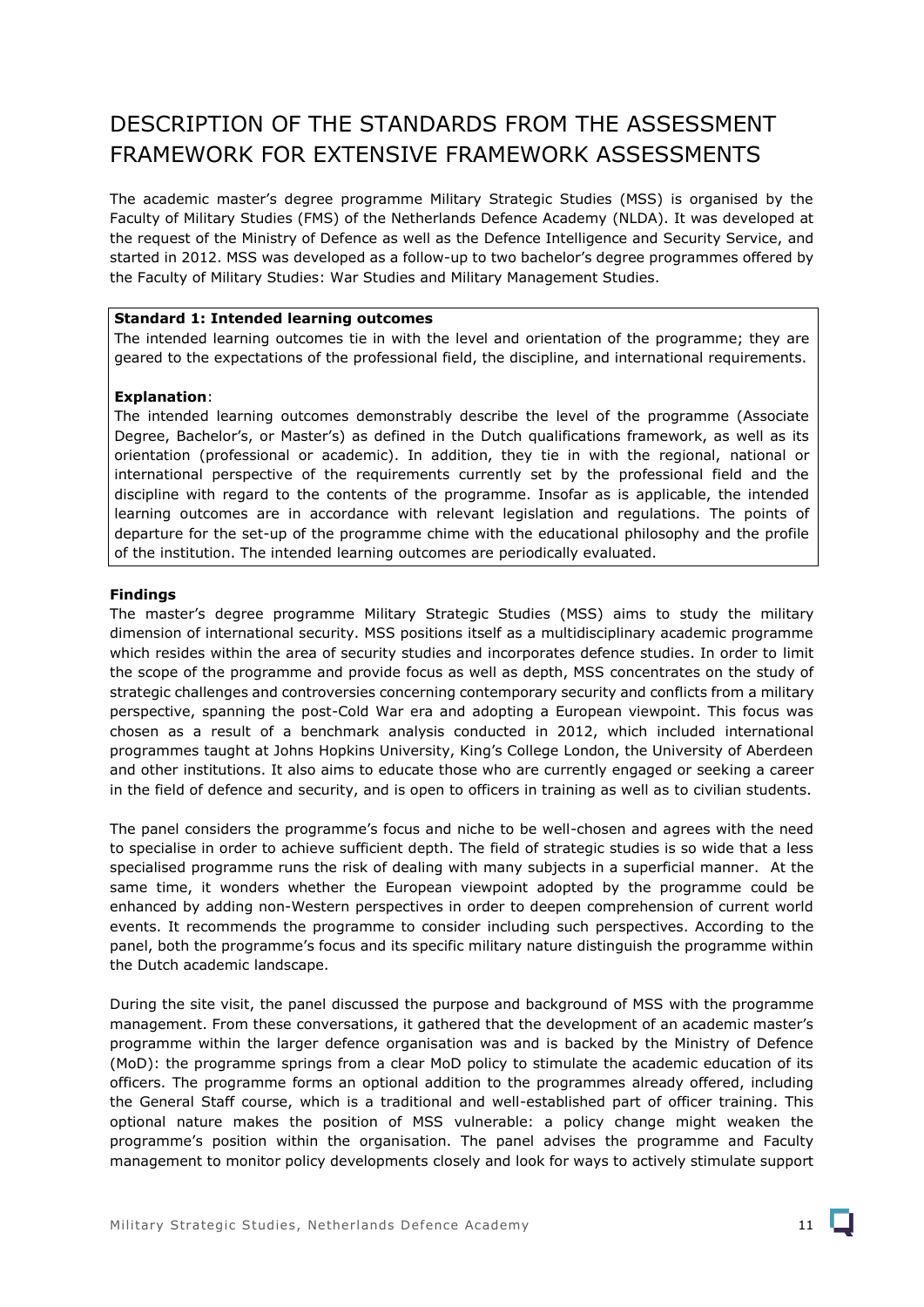for MSS in the Defence organisation, for instance by collaborating with the General Staff course management to clearly formulate the added value of each programme.

The programme translated its profile into a set of seven intended learning outcomes (cf. Appendix 2). The panel studied them and concluded that they clearly reflect the focus and level of the programme. The outcomes are in line with the Dublin descriptors for academic master's degree programmes. They were reviewed after the programme's initial accreditation in 2012 and now refer more explicitly to the aim to teach students the ability to reflect on controversies and challenges. The panel feels this adaptation heightens the academic nature of the outcomes. According to the panel, the intended learning outcomes match the level, orientation and content of a master's degree programme in the domain of military strategic studies. It concludes that the intended learning outcomes match national and international requirements of a programme in military strategic studies.

The intended learning outcomes reflect the multidisciplinary nature of the programme, but do not name the various disciplines combined in the programme. Outcome 4 mentions 'a multidisciplinary body of knowledge'. The panel is aware of the fact that MSS touches on disciplines such as sociology, political science, history, international relations, strategy, management studies and economics. It recommends naming these disciplines in the intended learning outcomes in order to make them more concrete.

Finally, the panel noticed that the seven intended learning outcomes are reproduced in the study guide provided to students of the programme. In this document, they are followed by an extensive list of programme objectives. The latter are formulated in greater detail than the intended learning outcomes. This list also includes three subsets of objectives formulated for the three tracks within the programme: the War Studies track, the Intelligence and Security track, and the Managing and Organising in the Military track. According to the panel, the relationship between the intended learning outcomes and the programme objectives is not entirely clear. It recommends revising the intended learning outcomes in such a way that they reflect the programme objectives (including the differences between tracks) without going into such detail as might be expected of course objectives. This could add specificity to the programme's intended learning outcomes.

## **Considerations**

The master's degree programme Military Strategic Studies aims to study the military dimension of international security and focuses on strategic challenges and controversies concerning contemporary security and conflicts from the military perspective, spanning the post-Cold War era and adopting a European viewpoint. The panel considers the programme's focus and niche to be well-chosen, but advises the programme to consider expanding its European perspective to include non-Western viewpoints. The panel finds that the programme can be considered distinctive within the Dutch academic landscape due to its focus and specific military nature. It recommends closely monitoring policy developments and actively stimulating support for MSS within the Defence organisation in order to strengthen the programme's position, for instance by mobilising graduates or collaborating with the general staff course management to clearly formulate the added value of MSS.

The intended learning outcomes clearly reflect the focus and level of the programme. They are in line with the Dublin descriptors for academic master's degree programmes and match national and international requirements of a programme in the field of military strategic studies. The panel recommends naming the disciplines combined in the programme in the intended learning outcomes. It also advises MSS to revise the intended learning outcomes in such a way that they reflect the programme objectives listed in the study guide (including the differences between the programme's three tracks) in order to gain specificity.

## **Conclusion**

*Master's programme Military Strategic Studies:* the panel assesses Standard 1 as 'satisfactory'.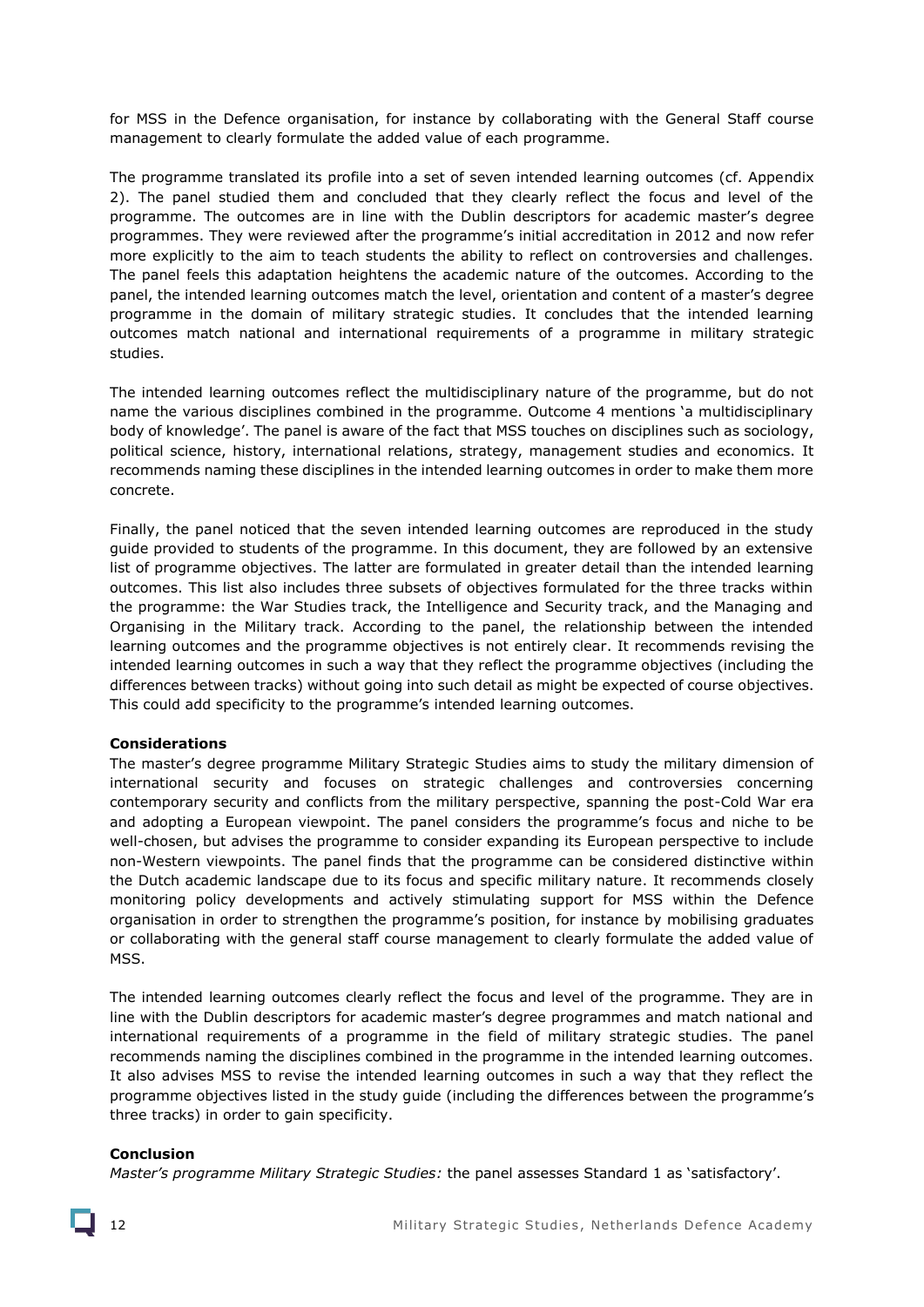## **Standard 2: Curriculum, orientation**

The curriculum enables the students to master appropriate (professional or academic) research and professional skills.

## **Explanation**:

The curriculum ties in with current (international) developments, requirements and expectations in the professional field and the discipline. Academic skills and/or research skills and/or professional competencies are substantiated in a manner befitting the orientation and level of the programme.

## **Findings**

The MSS curriculum starts with four core courses of 5 EC each. Students can choose one of three tracks: War Studies, Intelligence & Security Studies, or Managing & Organizing the Military (20 EC). Each track comprises four courses of 5 EC each. Finally, students choose an elective (5 EC) before embarking on their thesis (15 EC). See appendix 5 for an overview of the curriculum.

MSS is clearly oriented towards the (military) professional field. The courses deal with challenges and controversies encountered in the professional domain. The programme sets out to stimulate reflection among its students on strategic approaches, political and commanders' decisions, doctrines, policy developments and problem-solving strategies. Many of the students and staff members have a military background and bring practical questions and dilemmas into the classroom. Various courses deal with planning, scenario-building, presenting and debating, or training professional skills. According to the panel, the strong professional orientation of MSS is one of its most distinctive characteristics.

The programme also has a clear academic focus. This is clearly visible in the courses, which require students to read and discuss recent and topical international research. The panel studied the content of various courses (see appendix 6) and discussed them with students, alumni and teaching staff. It concludes that the courses achieve sufficient academic depth. Literature is not merely dealt with: it serves as a starting point for active debates and critical reflection among students. Students are encouraged to challenge each other's perspectives as well as their own. Staff members also refer to their own research in class. The panel is pleased with the critical and reflective way in which the course content is approached throughout the programme.

MSS has developed an academic skills trajectory to further strengthen its academic orientation. Following recommendations from the programme's initial accreditation in 2012, this trajectory has been changed and expanded. It now starts with a core course (5 EC) in research methods, whose aim is to familiarise students with a large, multidisciplinary variety of research traditions and methodologies that are common to the military domain. The course highlights those methods that are most relevant for strategic studies, such as data analysis and literature review. As a further part of the research skills trajectory, a structured series of meetings is organised during which students draft an individual research proposal in seven weekly meetings in groups of four or five, led by a lecturer. While writing their thesis, students share their progress in similarly structured thesis circles, led by the same staff member who chaired the proposal meetings. Research methods are also touched upon in the 'thesis market', where staff members 'pitch' research ideas to students looking for thesis topics and encourage them to take part in faculty research projects. Finally, academic skills are incorporated into the programme's courses, where students practise oral presentation and academic writing. The panel is satisfied with the increased attention paid to research methodology and academic skills in the MSS curriculum. In particular, it considers the Research Methods course to be a valuable addition to the programme. The panel is impressed with its content and setup. Students in the course are asked to write three papers, and in this way, train their research skills from the very start of the programme.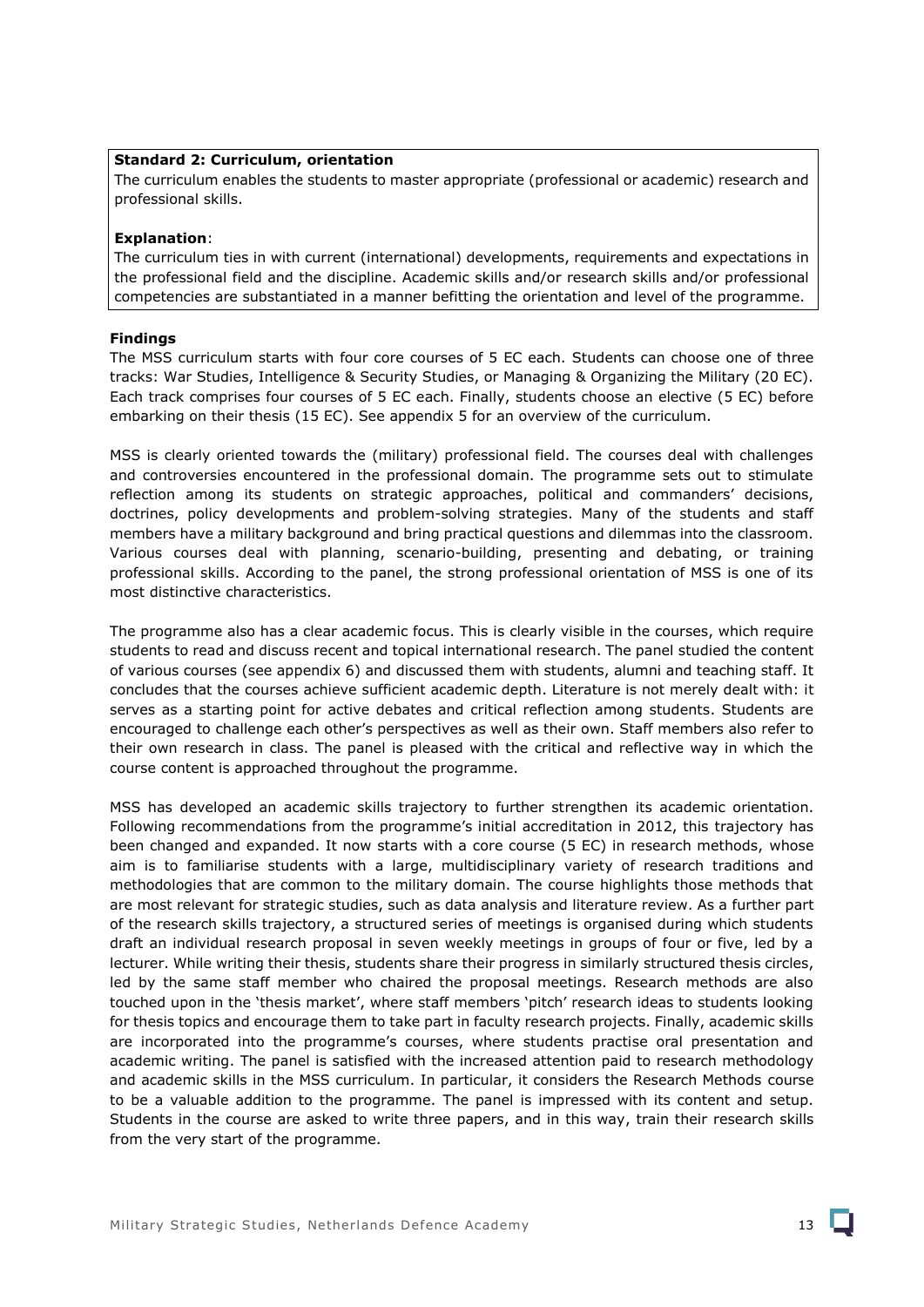According to the students' contribution to the self-evaluation report, the programme could prepare them better for the professional field by paying more attention to English language skills. The programme and all its materials are in English, and so is the assessed course work, in particular essays, exams, and the final thesis. In practice, however, almost all courses are taught in Dutch, since all students are native Dutch speakers and there is no need for English-language instruction or discussion. Some of the students the panel met with during the site visit would have liked to have been taught in English for at least a part of the time. Others pointed out that speaking in English among Dutch-speakers could become uncomfortable, unnatural and might have a negative effect on the depth of in-class debates and discussions. Moreover, students and professors pointed out that students can choose to develop their English proficiency: they are free to present or write in English. The panel considers these arguments to be valid, but it finds a certain level of English proficiency to be essential in preparing MSS students for the military field, in which international cooperation is expected. Therefore, it recommends strengthening English language skills in at least a part of the curriculum.

## **Considerations**

The MSS curriculum balances a clear and strong professional (military) orientation with an academic focus. According to the panel, both the academic and the professional orientation are sufficiently visible in the course contents. Professional and academic skills are incorporated into the programme. The academic skills trajectory has been strengthened and now includes the Research Methods course, which the panel considers a valuable addition to the curriculum. The panel recommends strengthening English language skills in at least a part of the curriculum in order to prepare students better for a military professional field, in which international cooperation is expected.

## **Conclusion**

*Master's programme Military Strategic Studies:* the panel assesses Standard 2 as 'satisfactory'.

## **Standard 3: Curriculum, content**

The contents of the curriculum enable students to achieve the intended learning outcomes.

## **Explanation**:

The learning outcomes have been adequately translated into educational objectives of (components of) the curriculum.

## **Findings**

The panel studied the setup and content of all courses within MSS. It concludes that the programme is very logical and coherent. The common core provides a solid foundation which gives students a common frame of reference for the multidisciplinary academic field of strategic studies. They also receive an introduction to the approach and research methods of the three tracks. Students then specialise further in one of three tracks, which offer a more in-depth approach to the military dimension of international security. The War Studies track focuses on the use of the military instrument; the Intelligence and Security track examines the general functioning of and main developments in intelligence organisations; and the Managing & Organizing the Military track focuses on the internal organisation and effectiveness of armed services. After completing the track phase, students follow an elective from a set list of options and begin writing their thesis.

The learning objectives per course have been formulated in detail and correspond to the intended learning outcomes. Each track has its own objectives, which are aligned with course goals as well as the intended learning outcomes. The academic skills trajectory, which consists of the Research Methods course, the proposal circles, and the thesis circles, enables students to gain the skills necessary to complete their master's thesis successfully. According to the panel, the curriculum is well designed. This impression was confirmed by students and alumni during the site visit.

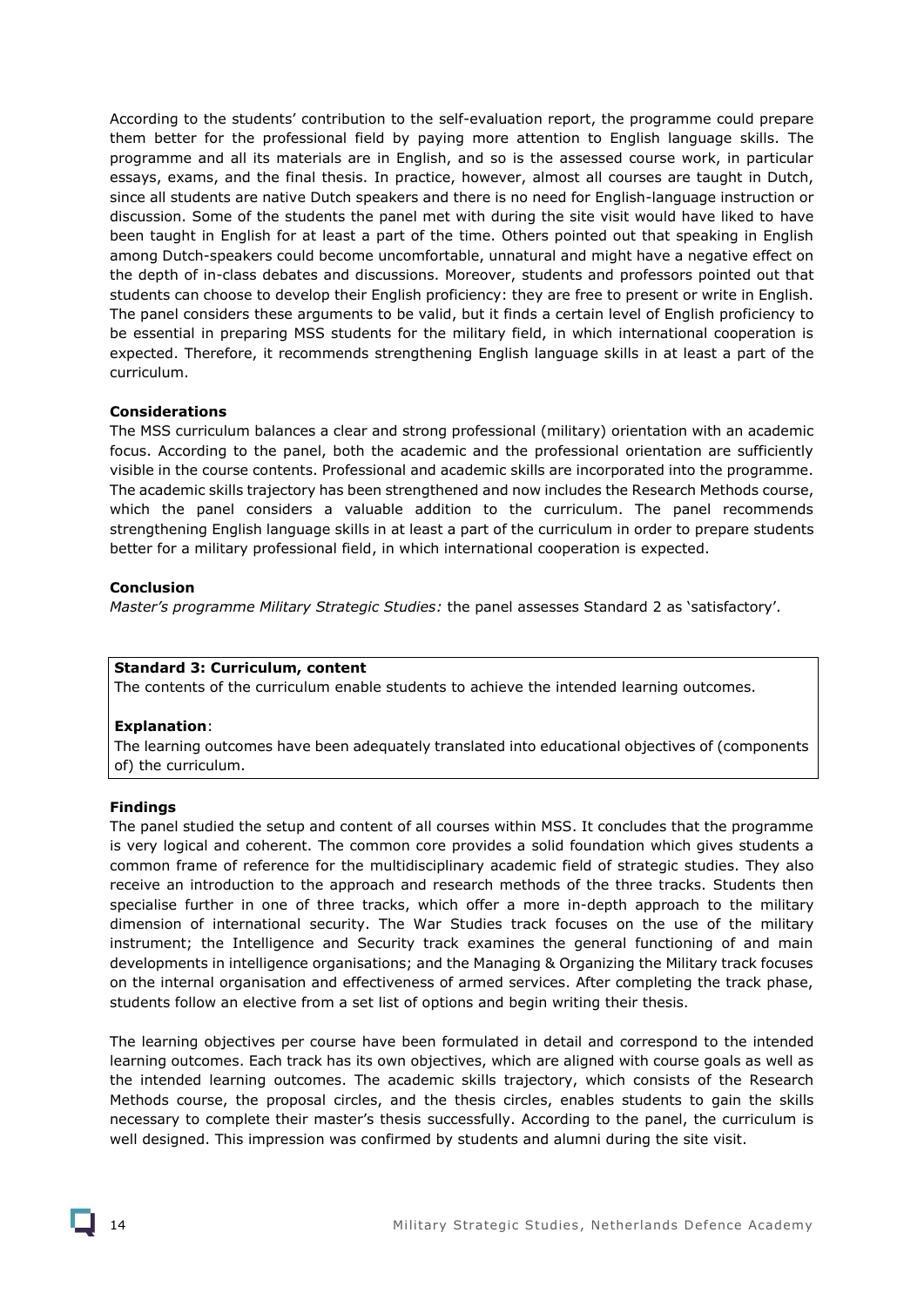Since the previous assessment, the MSS curriculum has been modified in order to enhance its coherence. By strengthening the common core with an additional course on War, Defence & Society, the programme responded to the previous committee's concern that students were separated too much into tracks and that they didn't share enough common grounds. The Research Methods course was developed more fully and transferred from the thesis phase to the common core, so that the research methods trajectory spans the entire programme. The Managing & Organising in the Military track is a more thematically coherent and focused version of the original track on Military Management & Logistics. The panel is pleased with these changes and commends the programme for changing the position of the Research Methods course.

### **Considerations**

The MSS curriculum has been revised since the previous assessment: the common core was expanded, the Research Methods course placed within this core at the start of the programme, and the Managing and Organising in the Military track refocused to increase coherence. The panel is pleased with these adaptations and commends the programme for moving Research Methods to the start of the programme. It concludes that the setup of MSS is highly coherent and well designed. The course objectives are formulated in detail and correspond with the intended learning outcomes and the track goals. As a consequence, the programme design clearly and demonstrably enables students in all tracks to achieve the intended learning outcomes.

#### **Conclusion**

*Master's programme Military Strategic Studies:* the panel assesses Standard 3 as 'good'.

#### **Standard 4: Curriculum, learning environment**

The structure of the curriculum encourages study and enables students to achieve the intended learning outcomes.

#### **Explanation**:

The curriculum is designed in a manner conducive to the achievement of the intended learning outcomes. The teaching-learning environment encourages students to play an active role in the design of their own learning process (student-centred approach). The design of the learning environment chimes with the educational philosophy of the institution.

#### **Findings**

In order to allow military students to combine MSS with their duties as officers, the programme is offered part-time and has a duration of 2 years. The courses are structured in 10 lecture sessions, which always take place on Fridays. Between courses, a two- to three-week period is scheduled during which guest lectures are organised for students to attend on a voluntary basis. The study load per week is 20 hours. The modular design of the curriculum allows students to enter who do not want to take the entire degree. Course grades remain valid for six years, allowing students to temporarily interrupt the programme, for instance in the case of military deployment.

The panel is pleased to see that the programme is designed to accommodate the flexibility necessary for officers in training. Nevertheless, it noticed that the completion rate of the programme could be improved. According to the critical reflection, only 44% of students graduate nominally (within two years). From additional information provided to the panel during the site visit, it concludes that of the classes of 2013 to 2015 (143 students), a relatively large number of students remains enrolled (44 students, 31%) or has left the programme (19, 13%). According to the panel, these numbers suggest that the feasibility of the programme could be improved.

The panel discussed this issue with programme management, alumni, students and teaching staff. From these conversations, it gathered that study delays rarely occur during the course modules, when students follow weekly classes. Instead, study success is usually compromised during the thesis phase. In this phase, students are no longer physically absent from their workplaces one day a week.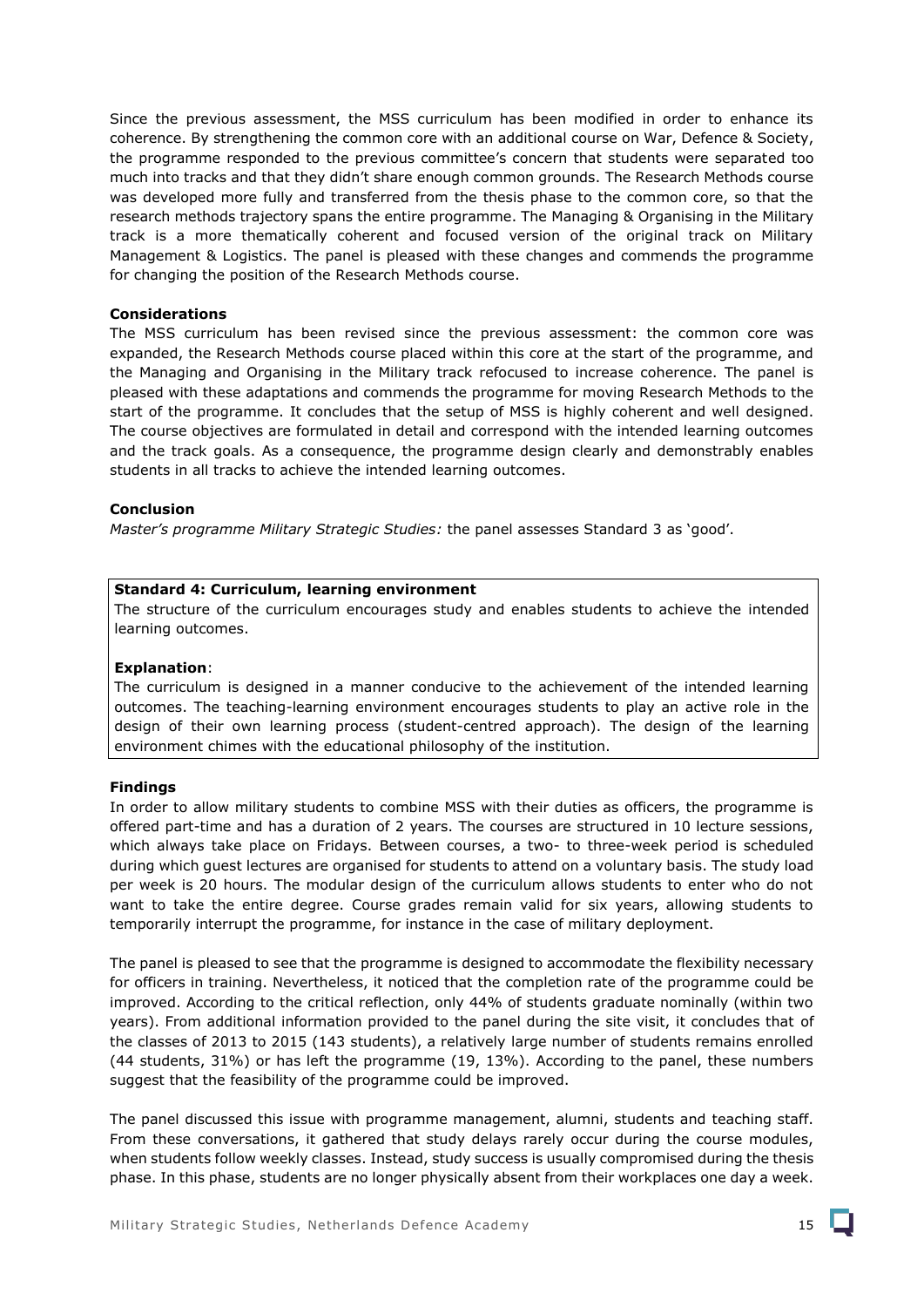In the case of military students, this often means that their employers go back to demanding fulltime commitment. Thesis writing is then necessarily done in the students' spare time. In addition, military students change posts once every three years, so often the thesis trajectory coincides with a new professional challenge, leading to extra delay. The programme has attempted to address delays in the thesis phase by introducing thesis circles, where students motivate one another in writing their thesis and discuss problems they encounter among themselves and with the lecturer. The panel concludes from the information it received and its discussions with students, alumni and staff members that structural improvement of the completion rates has not been achieved: students who graduate nominally benefit from the circles, but students who are delayed often stop attending them.

In order to improve the programme's feasibility and increase study success, the panel recommends taking a number of measures. It advises MSS to restructure the curriculum in such a way that students start working on their thesis much earlier on. In the current setup, students start writing their thesis proposal in the second half of their second year of studies. They begin writing the proposal at the end of December and present the finalised proposal in February. From March until August, they write their thesis, and the final version is due by August 31 in order for students to graduate nominally. In the opinion of the panel, extending the thesis writing period could greatly improve success rates, especially if the writing of the thesis is partly done while students are still following courses and employers are making allowances for time dedicated to their studies. The programme could consider having the proposal written during the Research Methods course, allowing students to change their thesis topic and proposal afterwards but forcing them to think about the thesis from the very start of the programme and teaching them how to write a proposal early on.

The panel also advises abolishing the system which allows grades to remain valid for as long as six years. Such leniency could have the effect that students put off finishing the programme. Instead, it recommends 'stopping the clock' when the programme is interrupted due to military deployments. After such a 'freeze' students go back to the regular rhythm. In this way, students don't lose touch with the programme and are quickly brought up to speed.

According to the self-evaluation report, the didactic concept of MSS follows a concentric model and focuses on activating learning methods. The teaching staff aims to apply the preparation-feedback model, which requires students to prepare for classes and take an active role in class. MSS working methods focus on stimulating active participation and include group debates and presentations. Some MSS courses have introduced a 'flipped classroom' by recording lectures for students to view before class. Students told the panel that this intended activation is achieved in practice. They considered the resulting exchange of ideas and the confrontation of civilian and military perspectives as contributing greatly to their individual academic development. The panel concludes to its satisfaction that the programme clearly succeeds in activating its students.

MSS students are further enabled to shape their own learning process through various choices presented by the programme. Students are free to choose a track, which makes up 20 EC of their programme; they can choose an elective of 5 EC from a set list; and they are free in the choice of their thesis subject, regardless of their track. During the site visit, the panel learned that not all students are allowed into the track of their choice. Each track accepts only 15 students. When students apply for the programme, they may be told that their preferred track is full and that they can enter the programme in a different track or start a year later in the track of their choice. Once inside the programme, students can only move to another track when a place opens up. Since this is communicated clearly at the start of the programme, students point out they do not mind this limitation to their freedom of choice. With the free thesis topic and the one elective, they have 20 EC to follow their own preferences.

The panel considers it a good thing that the programme communicates limitations to track choice clearly and early on to prospective students. It is also pleased with the addition of an elective course since the previous assessment. At the same time, it considers the programme rather rigid. It advises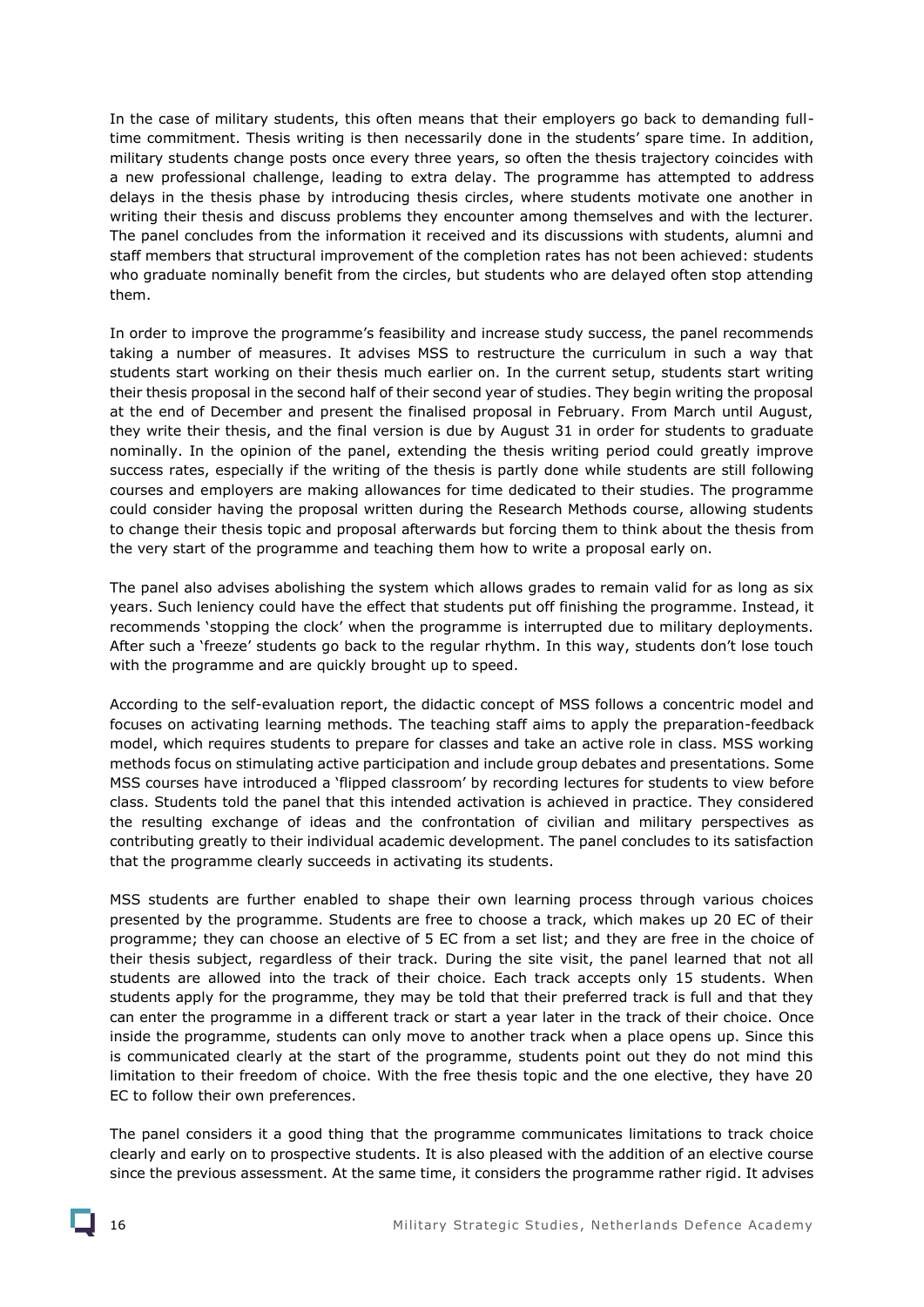the programme to allow students more freedom to decide on their own curriculum by revising the academic schedule so that option courses can be taken by the students at various times during their enrolment in the MSS programme instead of only at the end of their main course work. The programme could also decide to offer less popular courses biannually, so that staff and resources are liberated to make more flexibility possible. The panel advises the programme to consider offering a less popular track, such as Managing & Organising in the Military (see below, Standard 5), biannually. Instructors in this track could then be encouraged to offer optional courses in the off year, allowing for an expansion of the number of electives. In this way, the programme could create space for more flexibility.

## **Considerations**

The panel is pleased to see that MSS is designed to accommodate the flexibility necessary for officers in training. Nevertheless, the completion rates of the programme indicate that its feasibility could be improved. The panel recommends restructuring the curriculum in such a way that students begin working on their thesis much earlier on, writing their research proposal in the Research Methods course and writing their thesis while following courses. It also advises abolishing the system which allows grades to remain valid for as long as six years, which could have the effect that students put off finishing the programme. Instead, the programme could 'stop the clock' when students interrupt their studies due to military deployments. The panel commends the programme for stimulating inclass participation and concludes that the variety of working methods contributes to the activation of students. It recommends allowing students more flexibility in composing their own curriculum. In order to make this possible, the panel advises the programme to consider offering less popular courses and tracks biannually, so that staff and resources are liberated and the number of electives can be expanded, and revising the academic schedule so that option courses can be taken by the students at various times during their enrolment in the MSS programme instead of only at the end of their main course work.

#### **Conclusion**

*Master's programme Military Strategic Studies:* the panel assesses Standard 4 as 'satisfactory'.

#### **Standard 5: Intake**

The curriculum ties in with the qualifications of the incoming students.

## **Explanation**:

The admission requirements in place are realistic with a view to the intended learning outcomes.

#### **Findings**

The programme is open to students with a military background as well as to civilian students. Military students are admissible when they are Defence employees with at least four years of experience and have successfully completed one of the FMS bachelor's programmes or their predecessors, or the advanced staff and command courses. Their commanding officer and HR division must approve their participation. International military students and civilian students are admissible when they hold a bachelor's or master's degree in a relevant academic field. Civilian students also have to send in their CV. All students are required to provide proof of English fluency, since reading materials are offered in English only. The Board of Examiners evaluates all applications and advises the Programme Board on admissions. It also decides which deficiencies it considers reparable by following courses of a maximum of 36 EC in one of the FMS bachelor's programmes. Students can enter MSS upon completing such a deficiency programme. The panel considers the admission criteria for the programme to be well thought out. It received no indication that the students selected are insufficiently prepared for the programme, and it is pleased with the existence of a deficiency programme.

The programme aims at a mix of military and civilian students with a ratio of 3 to 1. It also aims at admitting 15 students per track, although this has varied in the past. The panel studied admission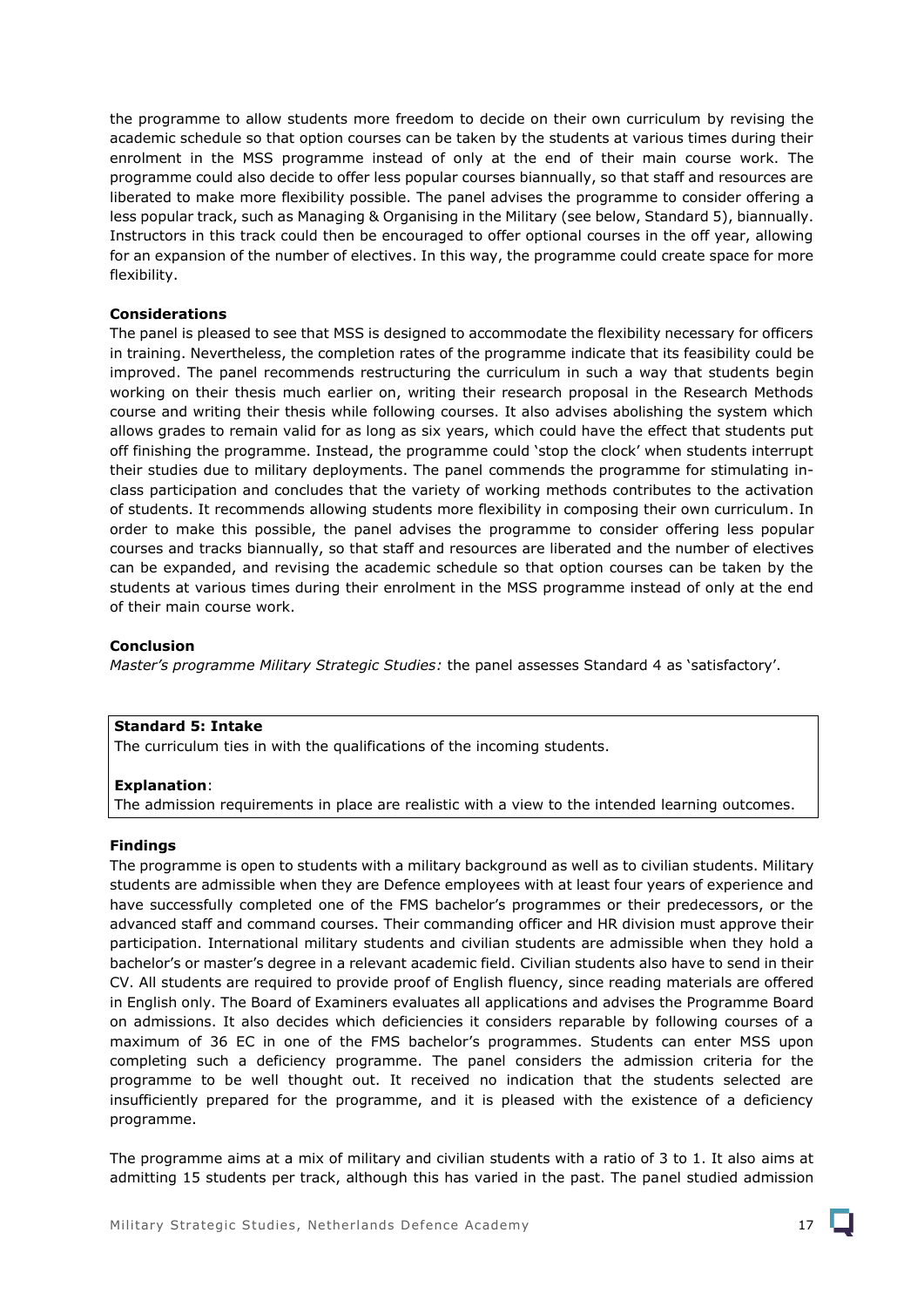data on the programme and noticed that the Intelligence & Security track is clearly the most popular track, and that it usually reflects the 3 to 1 ratio. The War Studies track is slightly less popular and attracts a larger number of civilian students: in the class starting in 2015, War Studies was followed by 3 military and 14 civilian students. The Managing & Organising in the Military track often shows a 50-50 balance between military and civilian students; the class of 2017 was only made up of 6 students.

The panel discussed the admission policy with students, alumni, the Board of Examiners, and the programme management. It found that both civilian and military students feel that a majority of civilian students in class has a negative impact on the quality of the education. After experiencing this in 2015 in the War Studies track, the management came to the same conclusion. The distinctive military character of the programme is enhanced by the participation of students with experience in the military field. The panel agrees with the programme's decision to limit civilian intake. At the same time it noticed that the programme is currently under-recruiting: the class of September 2017 has 45 places and only 32 students. In order to enhance the programme's viability, the panel therefore recommends improving intake numbers by abandoning predetermined quotas which stop talented or qualified students from entering. The programme could consider opting for a 50-50 balance between military and civilian students. It could also create more fluidity within tracks by abandoning the strict boundaries between them (cf. Standard 4), so that students are not turned away because their preferred track is full.

The panel concludes from the data it studied that the intake policy has varied over the years. This seems to have been caused by the programme's attempts at finding the right mix between students from various backgrounds. The number of students admitted per track varies over time, and there is great variation in their background, even including students with a bachelor's degree in Biology or Communication Sciences. The panel advises the programme to enhance the clarity and formality of the intake procedure. The intake requirements should be made very clear. The programme could also consider setting up an Admissions Board to avoid burdening the Board of Examiners with the task of dealing with admissions.

## **Considerations**

The panel considers the admission criteria for MSS to be well thought out. It received no indication that the students selected are insufficiently prepared for the master's degree programme, and it is pleased with the existence of a deficiency programme. In order to enhance the programme's viability, the panel recommends improving intake numbers by abandoning predetermined quotas in the number of students per track and by allowing a 50-50 balance between civilian and military students. It also advises the programme to enhance the clarity and formality of the intake procedure. It could consider setting up and Admissions Board to avoid burdening the Board of Examiners with the task of dealing with admissions.

## **Conclusion**

*Master's programme Military Strategic Studies:* the panel assesses Standard 5 as 'satisfactory'.

## **Standard 6: Staff**

The staff team is qualified for the realisation of the curriculum in terms of content and educational expertise. The team size is sufficient.

## **Explanation**:

The teachers have sufficient expertise in terms of both subject matter and teaching methods to teach the programme. The staff policy is conducive in this respect. Sufficient staff is available to teach the programme and tutor the students.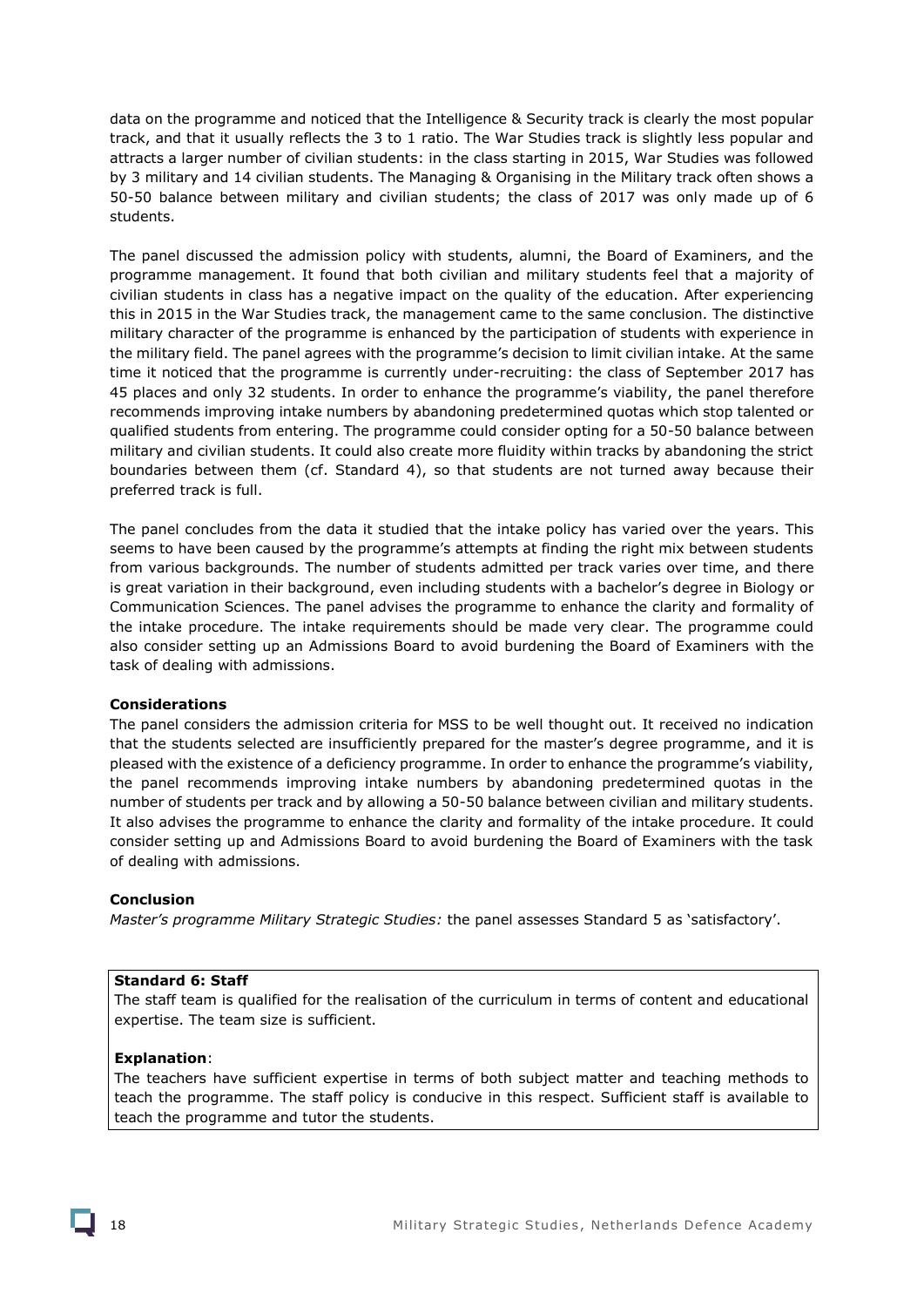## **Findings**

According to the panel, the quantity of MSS staff clearly suffices to organise the programme. The self-evaluation report lists 26 staff members, who dedicate 60% of their time to teaching in MSS as well as in the Faculty's bachelor's degree programmes. There is sufficient teaching staff in the master's degree programme to ensure group sizes remain small. The panel notes that a large proportion of staff members have a management background and relatively few have a background in intelligence. This does not match the larger demand that exists for the Intelligence & Security track. The panel advises the programme to adapt levels of staff expertise to such trends in demand.

MSS staff members are required to be actively involved in research and must have a PhD degree. The panel is positive about this research-oriented profile. It noted that many staff members have links to civil universities. Staff members and guest lecturers also have practical experience in the military field. The panel considers MSS teaching staff as balancing the academic and practical expertise required to successfully run the programme.

The didactical training of the teaching staff is a focal point of the faculty, which aims to certify all lecturers at BKO (basic teaching qualification) level. At the moment of the site visit, only 7 staff members possessed a BKO, and one held an SKO (senior teaching qualification). Four more staff members were about to conclude their BKO training. The panel encourages the programme to increase the number of staff members holding a BKO and is pleased that this is being stimulated by faculty management. It learned from the self-evaluation report that not all staff members have proof of their fluency in English and recommends encouraging them to do so.

#### **Considerations**

According to the panel, the quantity of MSS staff clearly suffices to organise the programme. The panel did notice, however, that a large proportion of staff members have a management background and relatively few have a background in intelligence, which does not match the demand there is for either track. It recommends the programme to adapt levels of staff expertise to such trends in demand. The panel considers MSS teaching staff as balancing the academic and practical expertise required to successfully run the programme. It encourages the programme to increase the number of staff members holding a BKO and to stimulate their English proficiency.

#### **Conclusion**

*Master's programme Military Strategic Studies:* the panel assesses Standard 6 as 'satisfactory'.

## **Standard 7: Facilities**

The accommodation and material facilities (infrastructure) are sufficient for the realisation of the curriculum.

#### **Explanation:**

The accommodation of the programme and the facilities are in keeping with the intended learning outcomes and the teaching-learning environment.

### **Findings**

MSS students follow classes on the premises of the Royal Military Academy in Breda. The panel visited these premises and found that sufficient classrooms are available, including rooms where students can work on projects in smaller groups. It is very positive about the fact that MSS students are taught at the Royal Military Academy. This military setting is of clear added value to the programme. Both civilian and military students are surrounded by military history as well as contemporary military facilities.

The panel is impressed with the NLDA library, which specialises in military scientific literature. Apart from a physical collection of approximately 190,000 titles, it offers FMS staff and students access to over 25,000 e-journals in databases such as ProQuest Central, ScienceDirect, Wiley, Sage, T&F,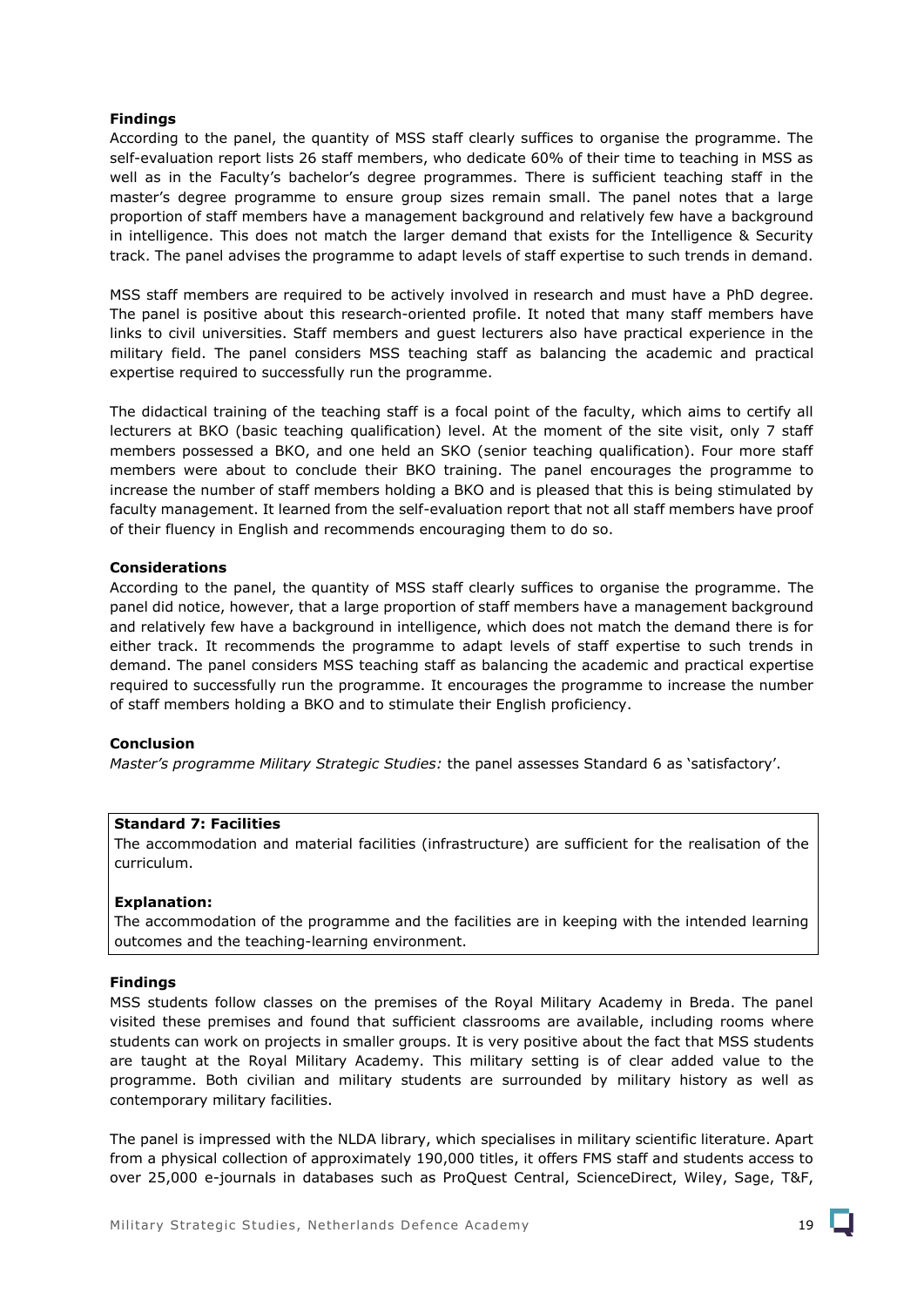Psycharticles, and IEEE. Additionally, over 225,000 books are available through Ebrary and Springerlink. The complete collection can be searched through a discovery meta-search and accessed via the internet. The library serves as a place of study, and the library staff assists students in searching for information. The library is visited often by external students and researchers, proving its national relevance in the domain of war studies.

## **Considerations**

According to the panel, the setting of the Royal Military Academy is of clear added value to the programme. Both civilian and military students are surrounded by military history as well as contemporary military facilities. The panel is impressed with the NLDA library, which is of national relevance in the domain of war studies and provides staff and students with access to a very wide range of publications.

## **Conclusion**

*Master's programme Military Strategic Studies:* the panel assesses Standard 7 as 'good'.

## **Standard 8: Tutoring**

The tutoring of and provision of information to students are conducive to study progress and tie in with the needs of students.

## **Explanation:**

Students receive appropriate tutoring (including students with a functional impairment). The information provision of the programme is adequate.

## **Findings**

Study guidance for MSS students does not take the shape of an official tutoring system. The MSS programme coordinator keeps track of students' progress and contacts them regularly when they temporarily leave the programme on military deployments or internships. The programme coordinator has also held exit interviews with students who left the programme prematurely. The central role of the programme coordinator in study guidance is made possible by the programme's small scale. Students can also approach other members of the teaching staff with questions or doubts. In the case of a functional impairment, the programme takes measures on an individual basis, for instance by adapting the form or duration of examinations. During the thesis trajectory, students receive additional tutoring from their thesis supervisor. Students and alumni told the panel that they considered MSS staff to be very accessible. They feel noticed, supported and appreciated by the programme. The panel praises the programme for the way tutoring and thesis supervision are organised.

Students consult course-related information through the electronic learning environment Moodle, where they can have online discussions and upload assignments. Students consult their schedules through the Parallax programme and have insight into their grades and progress through Osiris. According to the students, the online educational facilities are user-friendly and work well. The panel concludes that the various systems used by students are complementary and cause no confusion, but it advises the programme to consider whether reducing the number of information sources is an option to facilitate students' search for information.

The panel looked at the information given to students, both online and in the study guide, and discussed the provision of information with students and alumni. It concluded that there is some room for improvement here. For instance, it noted that study materials are not always included in the course descriptions it found in the study guide. It also found that students are not informed very clearly about the nature and consequences of cheating or plagiarism. Finally, it found that students are not explicitly informed about the grading system, so they don't always have a clear idea of what is expected of them to obtain a particular grade for a paper or presentation. It recommends informing students clearly about these issues.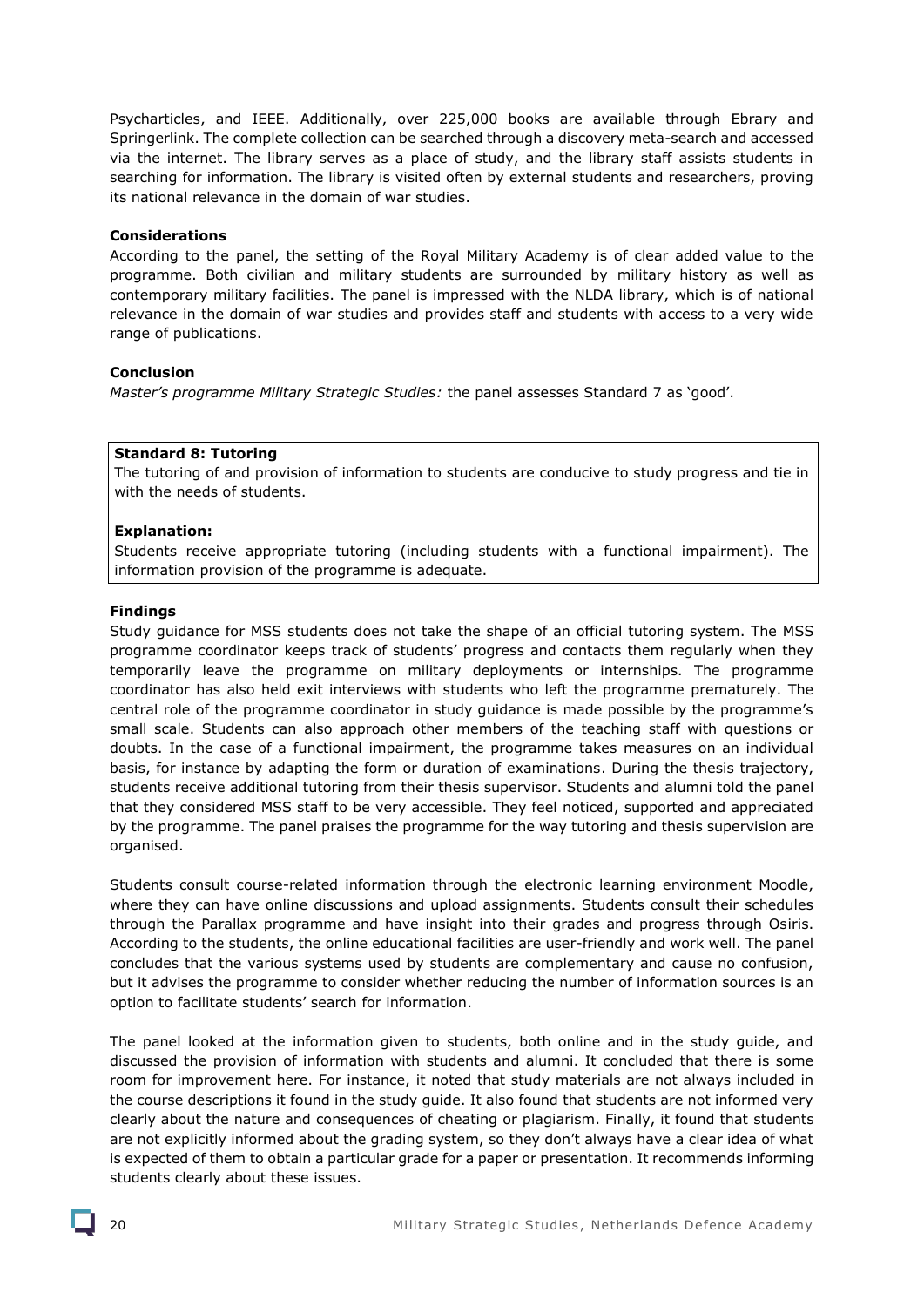#### **Considerations**

The panel praises the programme for the way tutoring and thesis supervision are organised, with a central role for the programme coordinator. Students can also turn to the teaching staff or their thesis supervisor for assistance. According to the panel, information provision to students is satisfactory, but there is room for improvement. It advises the programme to look into ways to reduce the variety of information channels. It also recommends explicitly informing students of the nature and consequences of cheating and plagiarism, as well as about the system of grading used in every course.

### **Conclusion**

*Master's programme Military Strategic Studies:* the panel assesses Standard 8 as 'satisfactory'.

#### **Standard 9: Quality assurance**

The programme has an explicit and widely supported quality assurance system in place. It promotes the quality culture and has a focus on development.

## **Explanation:**

The programme organises effective periodic feedback that supports the achievement of the intended learning outcomes. Existing programmes implement appropriate improvements based on the results of the previous assessment. They initiate appropriate evaluation and measurement activities to that end. The outcomes of this evaluation demonstrably constitute the basis for development and improvement. Within the institution, those responsible are held to account regarding the extent to which the programme contributes to the attainment of the institution's strategic goals. Quality assurance ensures the achievement of the intended learning results. The Programme Committee, examination board, staff, students, alumni and the relevant professional field are actively involved in the programme's internal quality assurance. The programme's design processes, its recognition, and its quality assurance are in keeping with the European Standards and Guidelines. The programme publishes accurate, reliable information regarding its quality, which is easily accessible to the target groups.

#### **Findings**

The quality assurance of all FMS degree programmes, including MSS, is described in the Education Quality Manual. This document focuses on both quality control and quality improvement, and addresses the tasks and responsibilities of all involved in the quality cycle. The responsibility for quality assurance within the Faculty of Military Science lies with the Executive Board of SWOON (Stichting Wetenschappelijk Onderwijs en Onderzoek NLDA). The Programme Boards are in charge of programme evaluation. Each degree programme has a Programme Committee which assesses all evaluations. The Programme Committee reports to the Faculty Board regularly. The panel considers FMS quality assurance to be well organised.

Quality assurance within MSS takes course evaluations as its starting point. After the completion of a course, students are asked to evaluate it. At the course level, evaluations focus on teaching methods, didactic skills, teaching materials, assessments, learning effects and course results. Every course has a course dossier containing all information on the course as well as evaluation results. The dossier is created and managed by the course coordinator and published on a Sharepoint page, where it is available to colleagues as well as the Programme Board. Evaluations also take place on a supra-course level. As a result of a midterm review, a policy report on MSS quality management was produced with a special focus on such supra-course evaluations, including track evaluations as well as evaluation of the programme as a whole. The supra-course evaluation is initiated by the Programme Board, and an annual meeting with the Faculty Board is used to discuss measures taken in the previous year. In addition, student satisfaction surveys and alumni surveys have been introduced. Each course is screened once every three years by the NLDA Education Section based on an evaluation scheme provided by the Programme Board. Courses are also screened when they are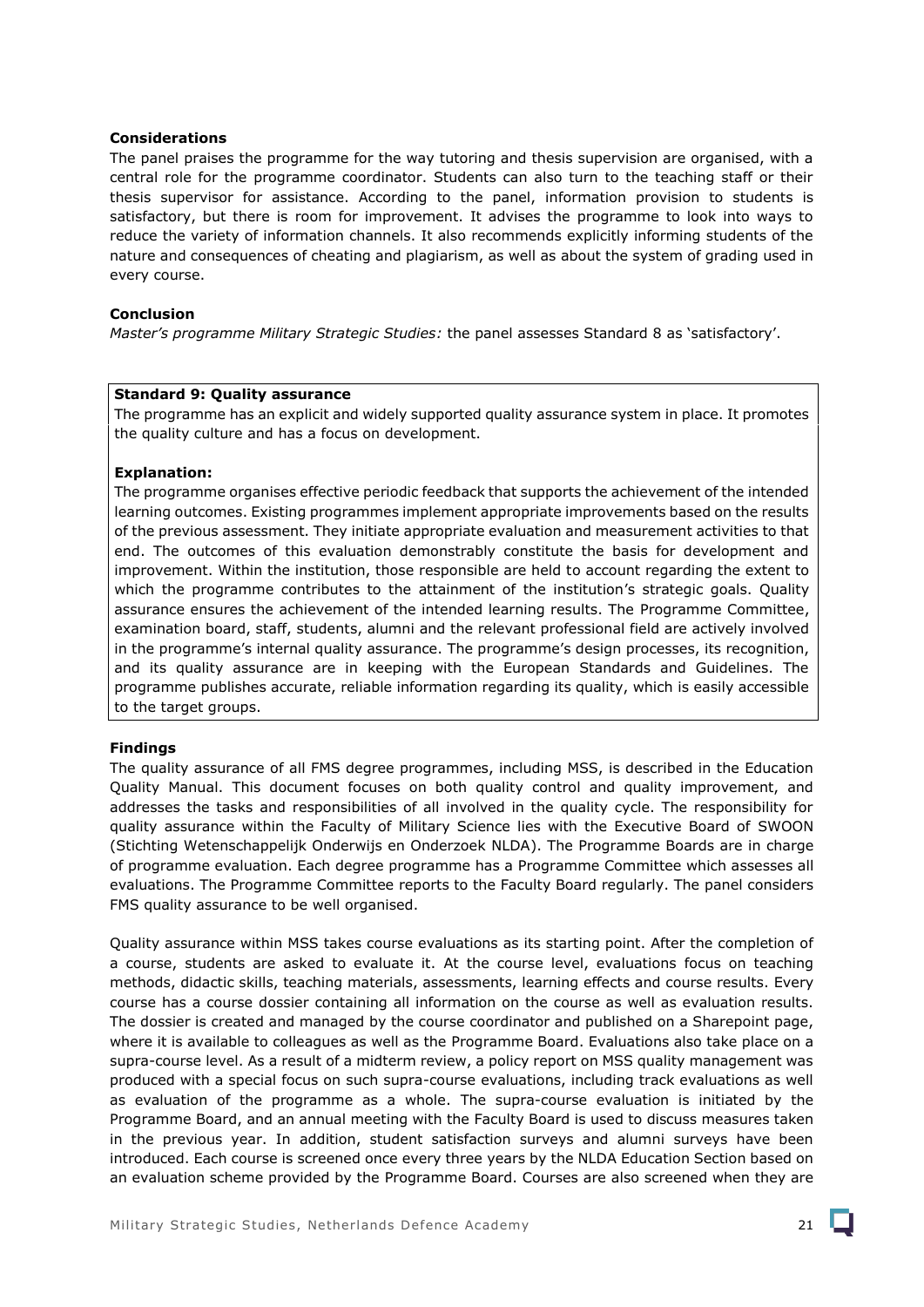new, when they have a different coordinator or when a previous evaluation gives cause for concern. The panel is pleased with the organisation of MSS evaluations and especially with the fact that they take the tracks and the programme as a whole into account. It noted to its satisfaction that the programme is in the process of making evaluation results accessible to all those involved.

During the site visit, the panel discussed quality assurance with staff, students, and alumni, including members of the Programme Committee and the Board of Examiners. From these discussions, it learnt that the programme works hard to include all stakeholders in the process of evaluation and improvement, and that recommendations from the Programme Committee and the Board of Examiners are usually taken up and implemented when possible. Recommendations often deal with scheduling issues, but matters such as plagiarism have recently been discussed. The Programme Committee and the Board of Examiners play a proactive role in quality assurance. Programme committee members visit classes to introduce themselves to students and lecturers. They encourage their peers to fill out course evaluations by pointing out their importance in the PDCA cycle. The Board of Examiners produced a document to help teaching staff construct test matrices. The panel is impressed with the central place of quality control and improvement within MSS.

External stakeholders are also involved in the master programme's system of quality assurance. First of all, involvement of the Education Section of the NLDA has recently been increased. This section is external to the MSS programme and handles evaluations. Members of the Education Section are now also present at the meetings of the Programme Board and the Programme Committee. The Education Section is therefore well-informed about the issues these bodies deal with and can easily advise them. The panel praises the programme for including educational experts in such a structural manner.

Secondly, members of the working field are consulted frequently to ensure the programme's goals and intended learning outcomes match the requirements of the field. The panel spoke to representatives from the professional field who employ MSS students and alumni. It learned that they are usually consulted informally, through their personal contacts with staff members. It became evident to the panel that these contacts are very fruitful. MSS consulted the employers within the Ministry of Defence at the start of the programme and consulted them again during the midterm review it organised. As a result, MSS has adapted courses and tracks (such as the recently revised Managing and Organizing the Military track) to better fit the employers' needs. The panel also noticed that the MSS management has a clear view of developments in the field, and that this view corresponds with that of the employers. It is pleased with the successful involvement of the professional field in the development of the programme. However, according to the panel, the time has come to formalise these ties, for instance through the creation of an advisory body. The programme can then use the continuous input from the professional field to its advantage and monitor the extent to which its goals still match those of the Defence organisation.

## **Considerations**

The panel finds FMS quality assurance to be well organised. It is impressed with the way the faculty's policy is translated into a system of quality control and quality improvement within MSS. The panel appreciates the organisation of MSS evaluations and especially with the fact that they take the tracks and the programme as a whole into account. It noted to its satisfaction that the programme is in the process of making evaluation results accessible to all those involved. The programme works hard to include all internal stakeholders in the evaluation and improvement process and is aided by a proactive Programme Board and Board of Examiners. External stakeholders are also involved in quality assurance. The panel is pleased with the increased involvement of the NLDA's Education Section. The influence of the professional field on the development and improvement of the programme is evident, but the panel recommends formalising it, for instance by creating an advisory body.

## **Conclusion**

*Master's programme Military Strategic Studies:* the panel assesses Standard 9 as 'good'.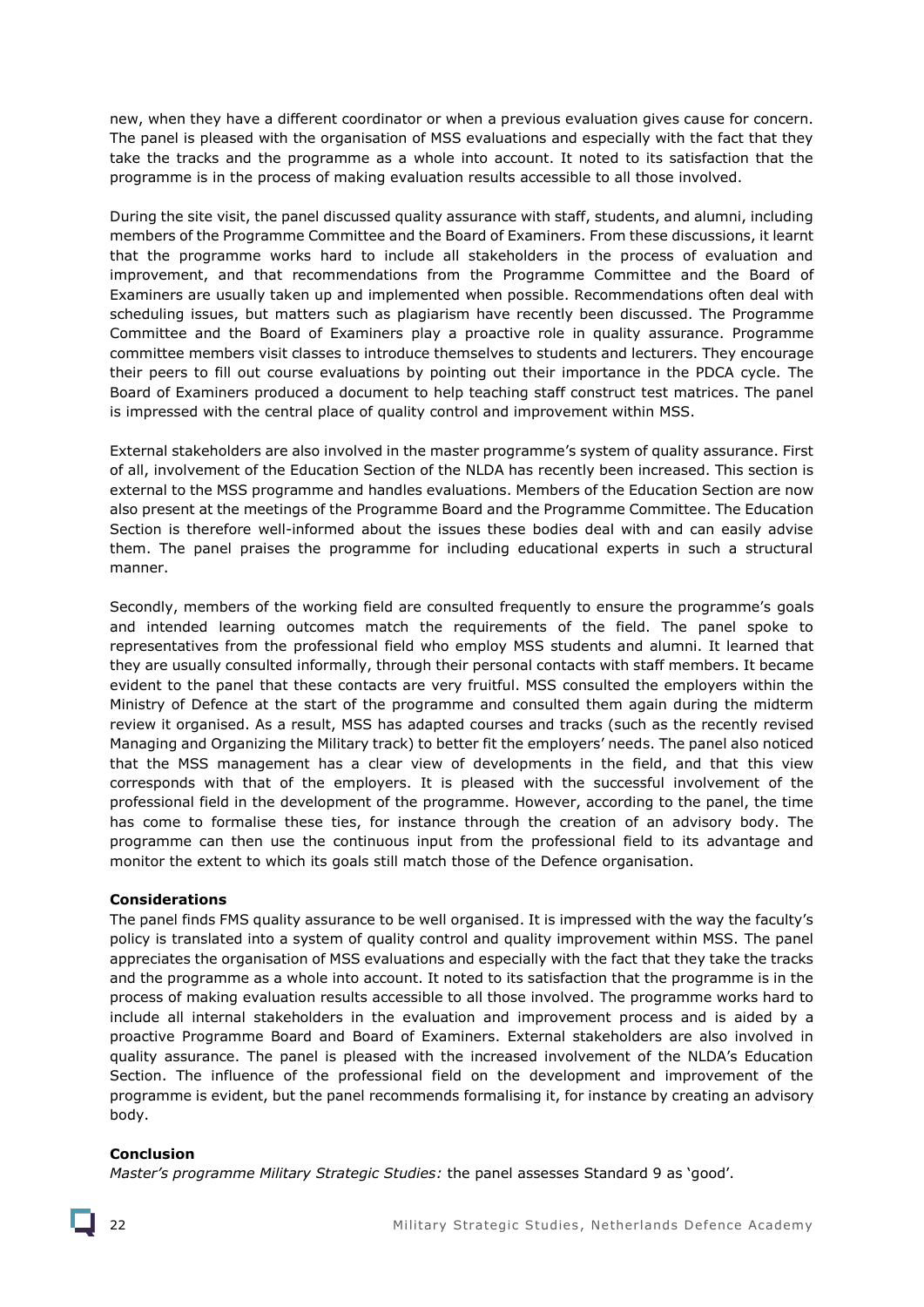## **Standard 10: Student assessment**

The programme has an adequate student assessment system in place.

#### **Explanation**:

The student assessments are valid, reliable and sufficiently independent. The quality of interim and final examinations is sufficiently safeguarded and meets the statutory quality standards. The tests support the students' own learning processes.

#### **Findings**

Assessment within MSS follows the FMS Education Quality Manual. Its regulations are incorporated in the Teaching and Examination Regulations of Military Strategic Studies. Student assessment quality is safeguarded by a Board of Examiners.

The panel studied the Education Quality Manual, the Teaching and Examination Regulations, and the study guide. From these documents, as well as from its conversations with students, alumni, teaching staff and the Board of Examiners, the panel gained the impression that assessment is done in good faith and according to professional standards. The types of assessment match the learning goals of the courses, and the Programme Board as well as the Board of Examiners monitor the alignment of assessments with the intended learning outcomes. Assessment is sufficiently varied: a course is usually assessed through various assignments, ranging from take-home exams to papers and presentations. The master's thesis has two assessors, who jointly fill out an assessment form, sometimes including separate comments and sometimes agreed joint comments, which the panel found sufficiently insightful. In order to safeguard thesis quality, the Board of Examiners studied a sample of four theses. Moreover, an extensive external validation of eleven theses was carried out in 2017.

In 2014, the Board of Examiners carried out a thorough investigation into the assessment procedures and criteria of all MSS courses. It found that in some courses, examiners did not make use of test matrices. It also discovered that they use different standards for the length of written assignments in relation to the credits assigned to them. Finally, it noted that grading formats were not always used, exams were sometimes created by a single examiner, and subsequent analysis of assessments was rare. Based on this investigation, measures were taken by the Programme Board to improve these aspects and bring assessment in line with the Faculty's assessment policy. Course coordinators were approached and requested to make the necessary changes. The panel is pleased with this proactive attitude of the Board of Examiners and praises the programme for working on the improvement of the assessment procedures.

Nevertheless, the panel found that the assessment of written assignments, which the Board of Examiners addressed in its investigation, still requires attention. From the study guide and the Teaching and Examination Regulations, it learned that the amount of work required to earn a certain amount of credits varies greatly throughout the courses. For instance, the Peacekeeping and Statebuilding (5 EC) course in the War Studies track includes a paper assessment of around 3500 words which makes up 60% of the final grade. In Coercive Diplomacy (5 EC, War Studies track), a paper of 3000-4000 words accounts for 80% of the final grade, while in Defence Economics & Performance Management (5 EC, Managing & Organising the Military track), a paper of 3500 words makes up only 40% of the grade. The panel recommends aligning the weight of written assignments throughout the programme in order to improve transparency and to manage students' expectations better. It also advises the programme to create a grading guideline for written assignments to diminish subjectivity in grading. The master's thesis grading form may serve as an example.

The panel noted that various other aspects of student assessment could benefit from harmonisation and formalisation. One of them is plagiarism. While papers are checked for plagiarism through builtin software in Moodle, the Teaching and Examination Regulations do not describe what exactly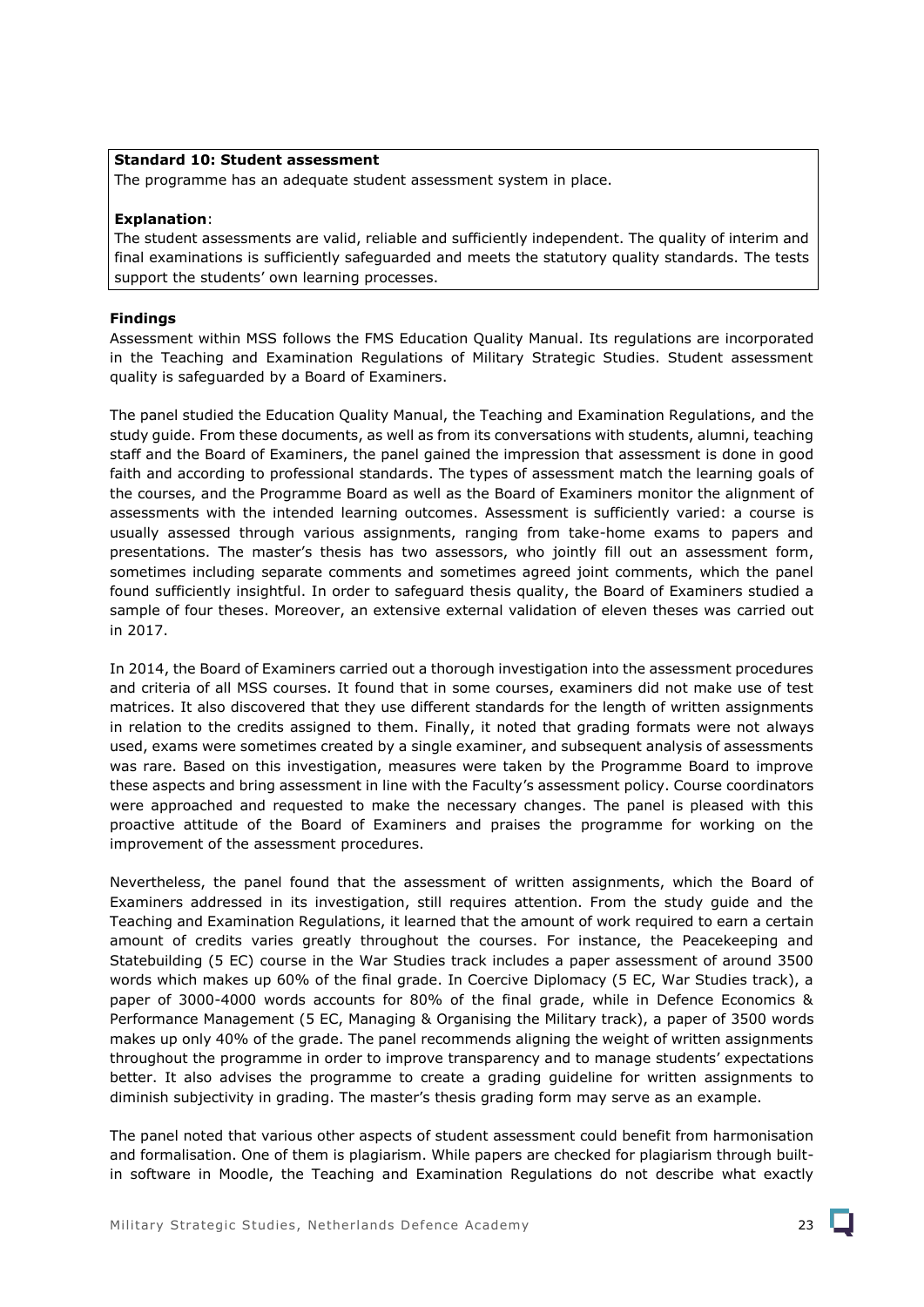constitutes plagiarism or how it is dealt with. The subject is not covered in class and only briefly mentioned in the study guide. The panel recommends clarifying the concepts of plagiarism and fraud, for instance in the Research Methods course, and making very clear to students what the consequences are. It also considers the appeals and complaints procedures to be overly informal. When students are unhappy with a particular grade, they can discuss it with the examiner in a formal discussion moment. Based on this discussion, the grade can be adapted. This discussion is not recorded or written down. According to the panel, this may allow students to 'talk up' a grade. The panel advises the programme to formalise such procedures and create a paper trail which makes them explicit and visible to external parties.

## **Considerations**

The panel gained the impression that the assessment in MSS is done in good faith and according to professional standards. Assessment in the programme is well designed and varied. The panel is pleased with the proactive approach of the Board of Examiners and praises the programme for continually working on the improvement of the assessment procedures. It recommends formalising and harmonising certain aspects of assessment in order to diminish apparent subjectivity, improve transparency and better manage students' expectations. These aspects include the alignment of grading and weight of all written assignments, which show a large amount of variation throughout the programme. They also include plagiarism and appeals procedures.

#### **Conclusion**

*Master's programme Military Strategic Studies:* the panel assesses Standard 10 as 'satisfactory'.

## **Standard 11: Achieved learning outcomes**

The programme demonstrates that the intended learning outcomes are achieved.

#### **Explanation**:

The achievement of the intended learning outcomes is demonstrated by the results of tests, the final projects, and the performance of graduates in actual practice or in post-graduate programmes. The programme must describe how it tests the achievement of the exit level. Such tests may be based on various products or examinations that are summarised here in the concept of a "final project". A non-exhaustive account of final projects is: the final thesis, a portfolio, a professional product, an interim exam or series of interim exams, a paper, an artistic achievement, or a combination thereof.

#### **Findings**

The panel studied 15 recent master's theses. It found that they showed the level and depth that may be expected of a master's thesis in Military Strategic Studies. The research methods used were appropriate and matched the research question. In one case, the panel found that the master's thesis showed clear shortcomings. It discussed the thesis with the two assessors during the site visit and learned that the shortcomings were caused by the ambitious level of the research proposal, which did not yield the result hoped for based on the student's excellent earlier performance. The panel became convinced that this particular case was an exception which will not be repeated.

During the site visit, the panel interviewed MSS alumni and a selection of their (military) employers. Both the military alumni and the employers stressed that the added value of the programme lies in the graduates' capacity for critical thinking and analysis. MSS alumni are able to approach practical issues and problems concerning military strategy from an academic perspective. According to the panel, this critical perspective is of real value to the alumni as well as to the Defence organisation at large. Officers who complete the MSS degree are and will be prepared to respond appropriately to the challenges they meet in the field due to their having developed and deepened the strategic capability and adaptive mindset they need to reflect on the context and complexities in a rigorous manner. The completion of MSS, however, is not valued obviously within the Defence organisation. MSS graduates are not distinguished in any way, and their degree does not lead to a promotion.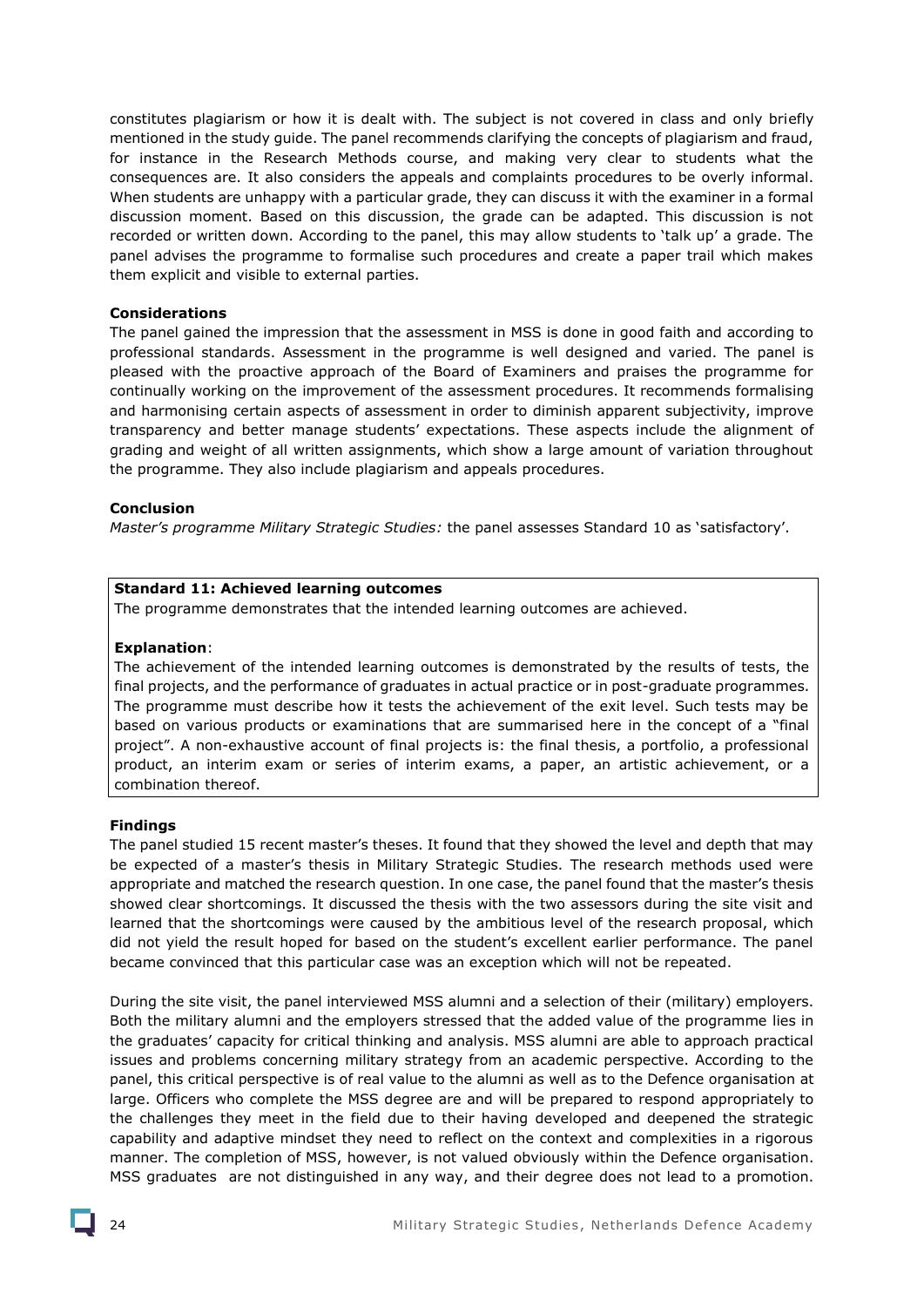The panel finds this unfortunate. Civilian alumni encounter no such issues: they have gained knowledge of the Defence organisation and frequently end up working for the Ministry of Defence.

## **Considerations**

The panel found that the programme's theses showed the level and depth that may be expected of a master's thesis in Military Strategic Studies. The research methods were appropriate and matched the research question. In one case, the panel found that a master's thesis showed clear shortcomings, but it became convinced that this was an exception which will not be repeated. Military alumni and their employers consider the capacity for critical thinking they developed in the programme to be of significant added value in the professional field. The panel agrees and considers it unfortunate that this value is not recognised in the field through promotion or distinction of MSS graduates. Civilian alumni have gained knowledge of the Defence organisation and frequently end up working for the Ministry of Defence.

## **Conclusion**

*Master's programme Military Strategic Studies:* the panel assesses Standard 11 as 'satisfactory'.

## GENERAL CONCLUSION

The panel assesses Standards 3, 7, and 9 as 'good' and Standards 1, 2, 4, 5, 6, 8, 10 and 11 as 'satisfactory'. According to the decision rules of NVAO's Framework for extended programme assessments the panel assesses the *master's programme Military Strategic Studies* as 'satisfactory'.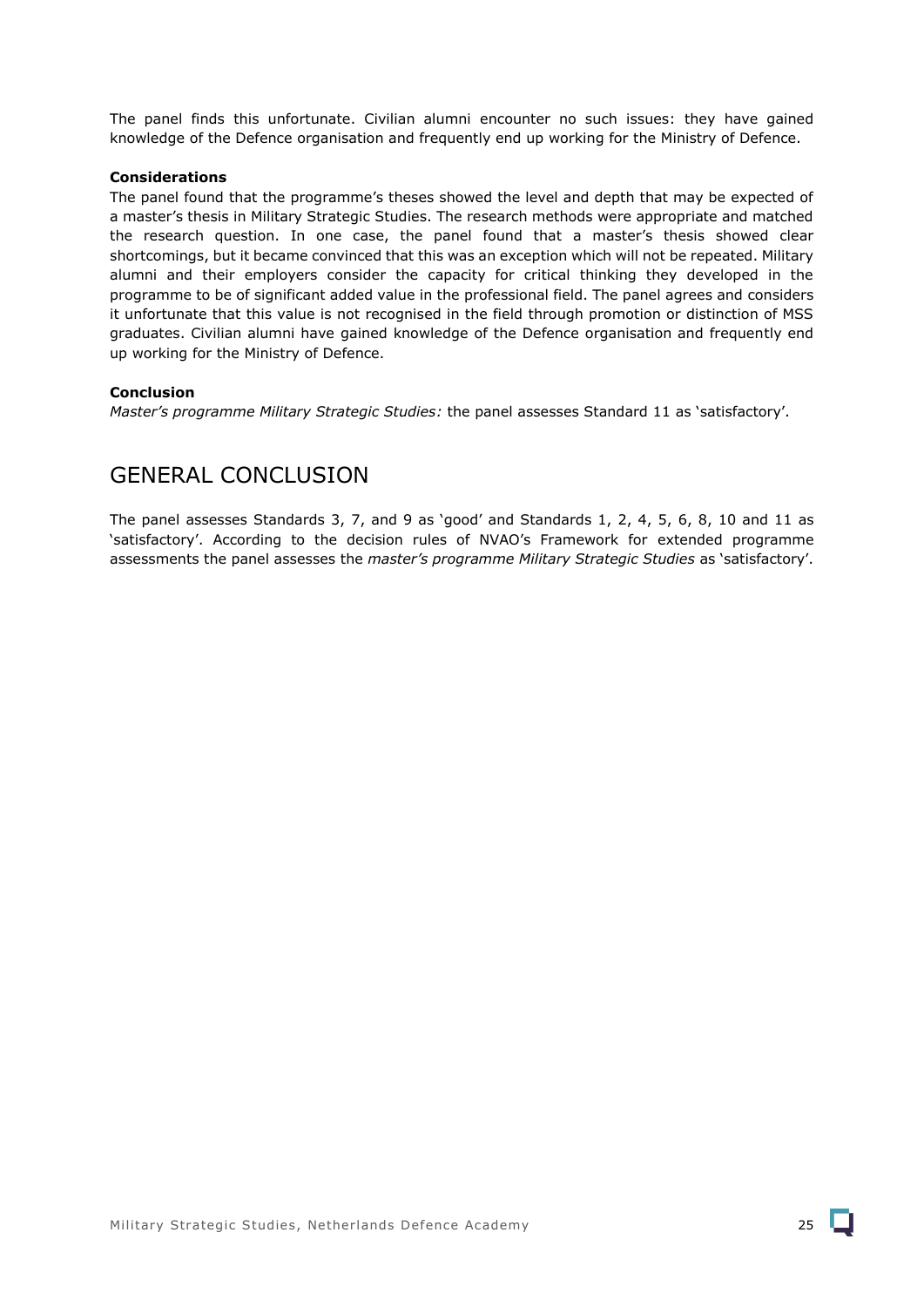<span id="page-25-0"></span>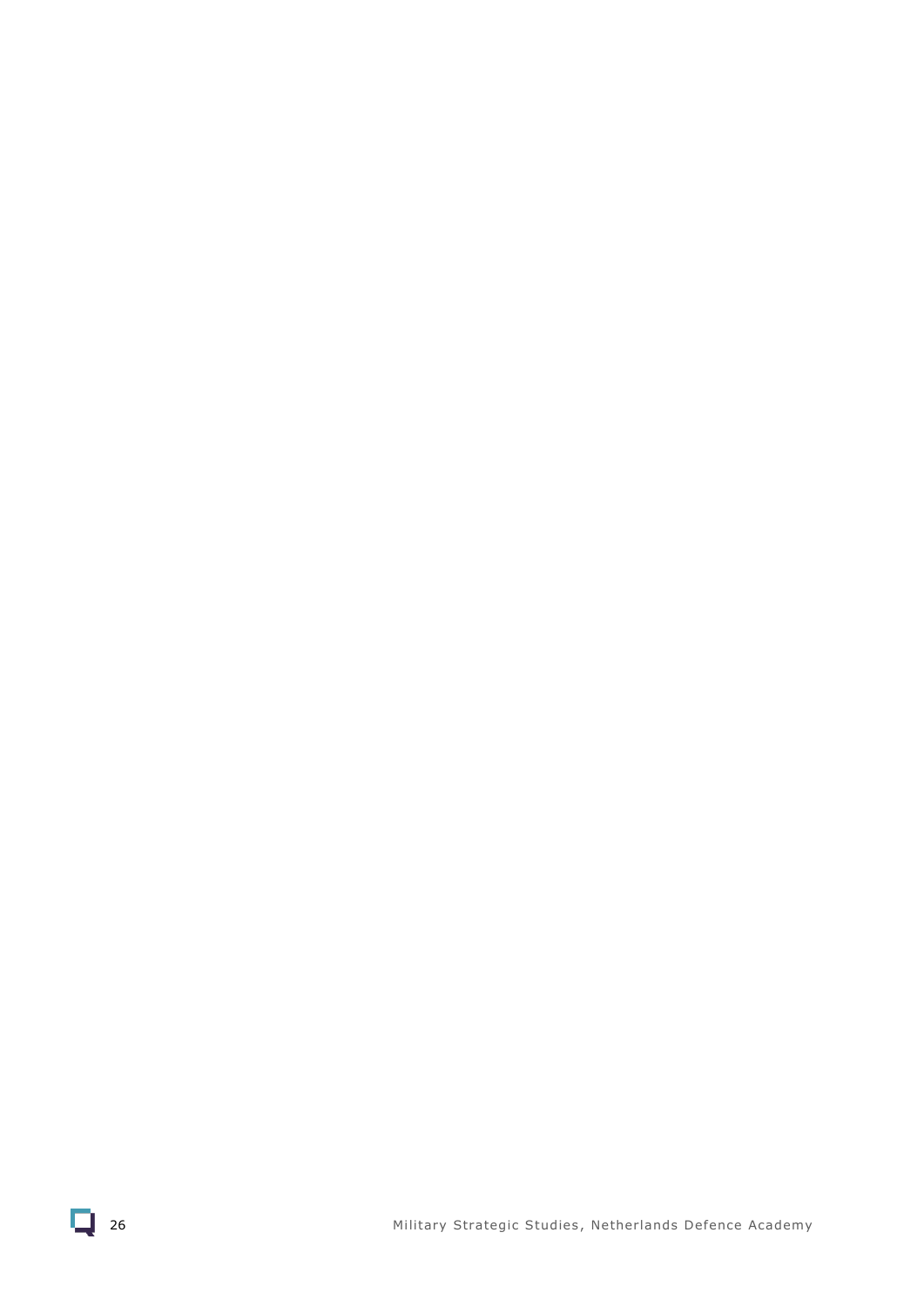## **APPENDICES**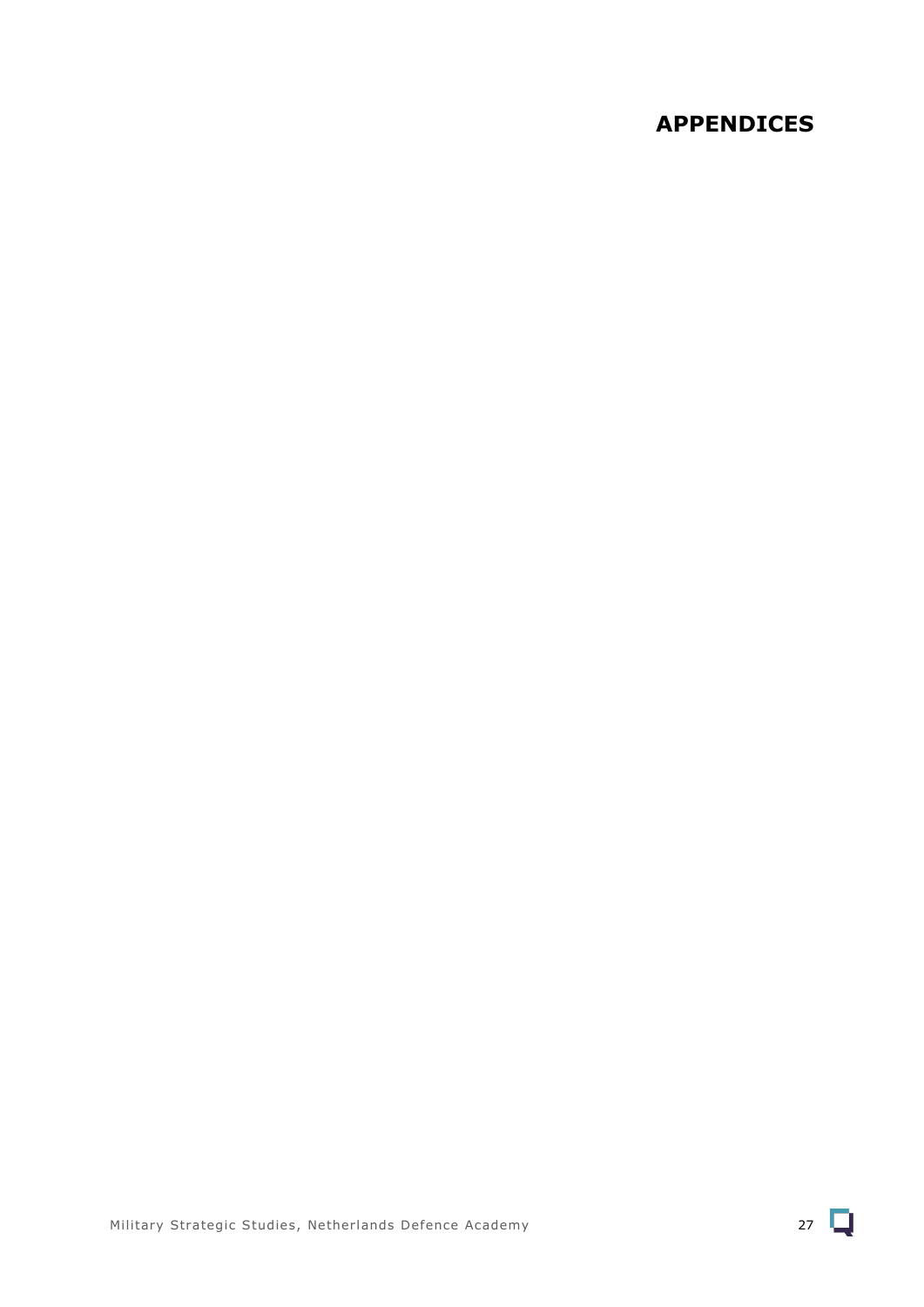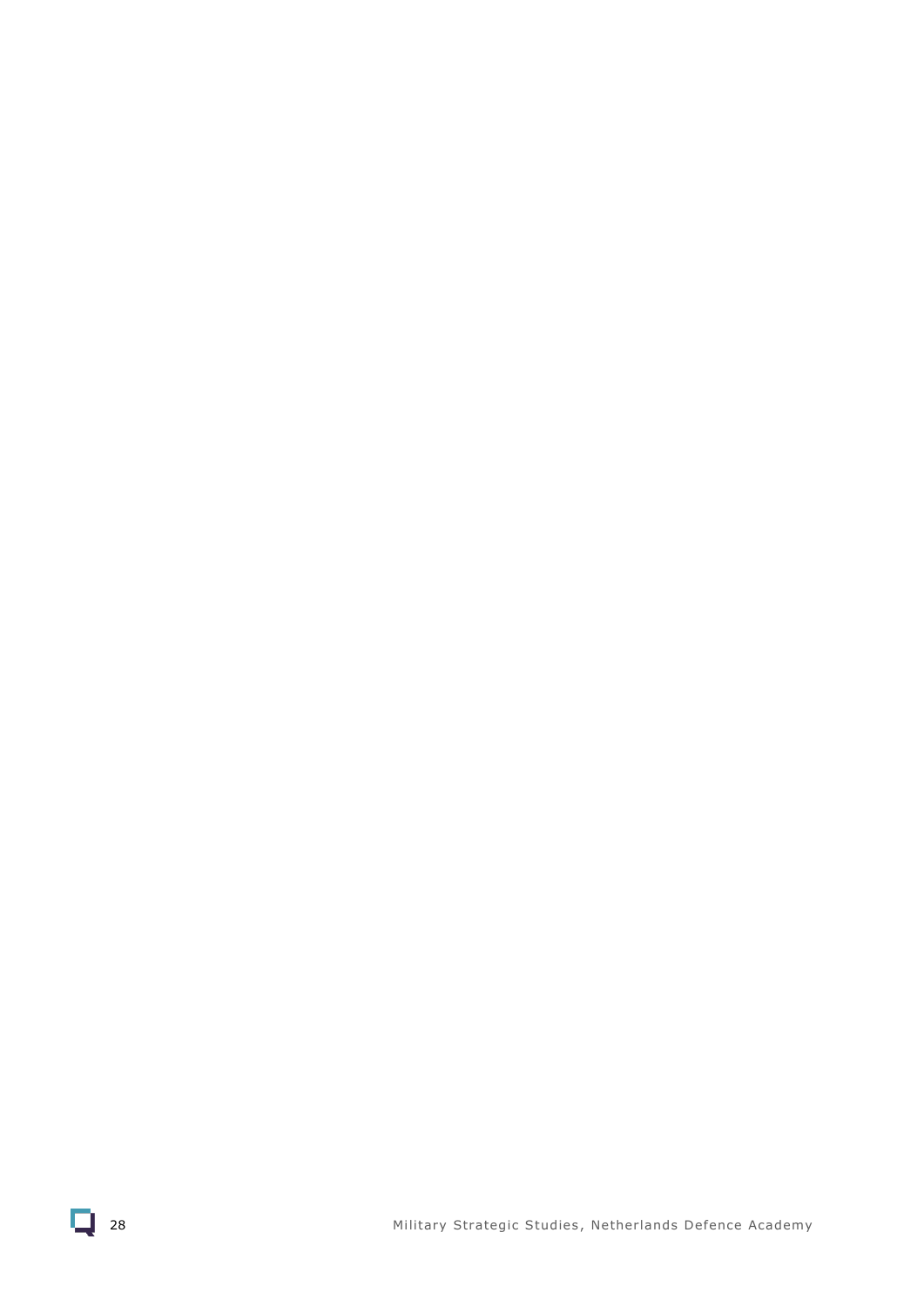## <span id="page-28-0"></span>APPENDIX 1: CURRICULA VITAE OF THE MEMBERS OF THE ASSESSMENT PANEL

**Prof. T. (Terry) Terriff (chair)** is Professor, and Arthur J. Child Chair of American Security Policy in the Department of Political Science, and a Senior Research Fellow of the Centre for Military, Security and Strategic Studies, at the University of Calgary. Dr. Terriff received his PhD from the Department of War Studies, King's College, London. His university service includes: Director of Graduate Studies at the Department of Political Science and International Studies, University of Birmingham (1997-2000); Interim Head of the Department of Political Science, University of Calgary (2011-2012); and Associate Director of the Centre for Military, Security and Strategic Studies, University of Calgary (2014-2016).

**K. (Kees) Frijters BSc (student member)** is master's student of International relations at Leiden University. He is an active member of AIESEC, an international, non-profit student organization that facilitates exchanges and development of young people. For AIESEC he was Human Resource Manager of the Nour Project (2015-2016) and Vice-President Outgoing Global Talent (2016-2017).

**Prof. P.A.G. (Philip) Sabin** is Professor of Strategic Studies in the War Studies Department at King's College London, where he has taught since 1985. He has written or edited 15 books and monographs on topics ranging from ancient warfare to air power, and his recent books Lost Battles (2007) and Simulating War (2012) make major contributions to the scholarly application of conflict simulation techniques. Since 2013 he has taken part in several defence wargaming projects, and co-organised the annual Connections UK conference for wargames professionals. He has lectured in countries from Japan to Chile.

**Lieutenant General R.G. (Richard) Tieskens** currently holds a position as director at the NLD Government Real Estate Agency. He started at the Engineer Corps and later took a master degree in Electrical Engineering at Delft Technical University. During his military career (1976-2014) he served in a broad variety of functions. He was part of the NLD contingent in Bosnia (SFOR, 1998)) and Afghanistan (ISAF, 2006). From 2010 till 2012 he served as the Commander of the Netherlands Defense Academy. He completed his military career as the Chief of Staff at NATO's Joint Force Command Headquarter in Brunssum.

**Dr. M. (Max) Visser** is an Associate Professor of Management, Accounting & Organization at Nijmegen School of Management, Radboud University, The Netherlands. He received his PhD from Twente University in 1998. His research interests include the relations between organizational learning, management control and performance, in particular in army and other governmental and non-profit organizations. Further, he is interested in the relations between governance, performance and behavior in organizations, increasingly from a Critical perspective. His publications have appeared in Academy of Management Review, Management Learning, Journal of Business Ethics, The Learning Organization, among others.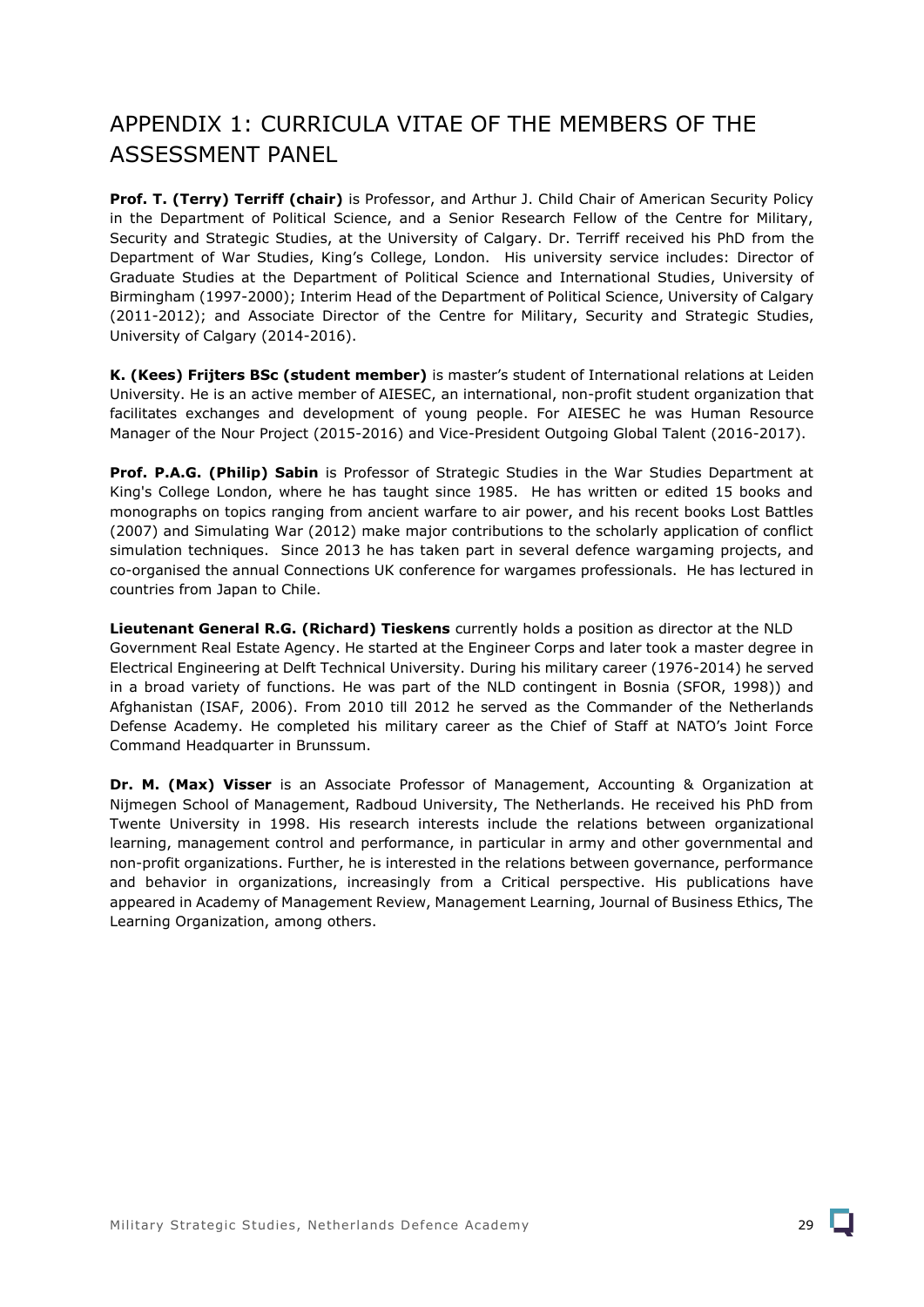## <span id="page-29-1"></span><span id="page-29-0"></span>APPENDIX 2: INTENDED LEARNING OUTCOMES

## *MSS graduates are able to:*

1. understand and explain the evolution of contemporary Western security policy and the perspectives of Western (European) societies concerning the use of force;

2. understand and explain dominant trends and characteristics of contemporary conflicts and modes of warfare;

3. understand and explain the role of strategy at the interface between political and military activity in general and in various types of conflict in particular;

4. understand, analyse and reflect on contemporary strategic challenges Western (European) states and military organizations are confronted with, using relevant insights derived from a multidisciplinary body of knowledge;

5. relate the outcomes of analysis and reflection (in)to problem solving strategies that are relevant to the military interventions and the management of defence organizations;

6. communicate ideas, perspectives and results in an international context in constructive dialogue, in oral presentation and in cooperative workgroups;

7. (independently) conduct research to develop the capacity to contribute to the body of knowledge in the MSS domain.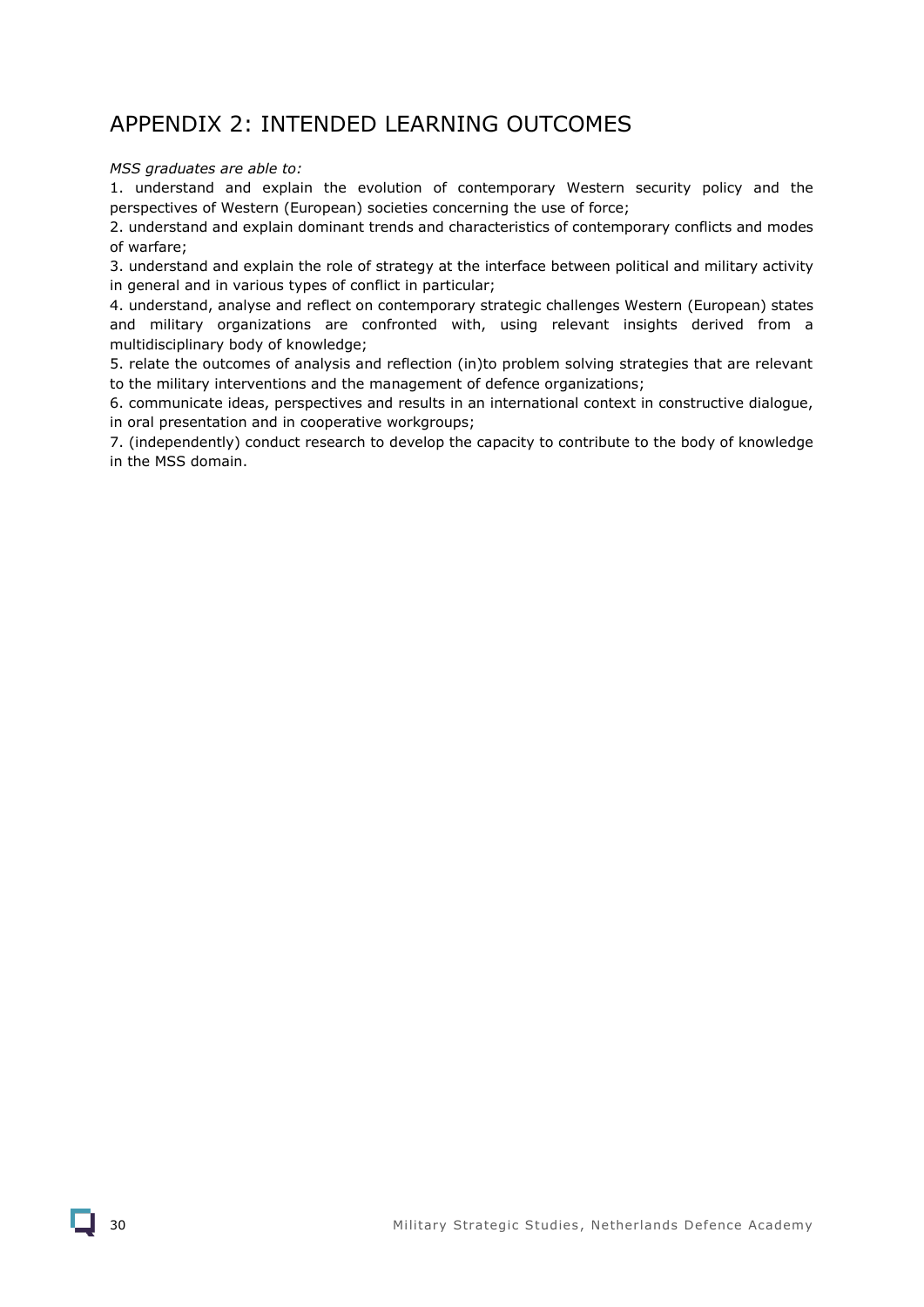## <span id="page-30-0"></span>APPENDIX 3: OVERVIEW OF THE CURRICULUM

| Thesis (15 EC)                           |                                      |                                           |                                          |  |  |
|------------------------------------------|--------------------------------------|-------------------------------------------|------------------------------------------|--|--|
| Elective (5 EC)                          |                                      |                                           |                                          |  |  |
|                                          |                                      |                                           |                                          |  |  |
| <b>MANAGING &amp; ORGANISING IN</b>      | <b>WAR STUDIES</b>                   |                                           | <b>INTELLIGENCE &amp; SECURITY</b>       |  |  |
| <b>THE MILITARY (20 EC)</b>              |                                      | (20 EC)                                   | (20 E)                                   |  |  |
| <b>Technology Management and</b>         | <b>International Law of Military</b> |                                           | <b>Methods &amp; Analytical Concepts</b> |  |  |
| the Military                             | <b>Operations</b>                    |                                           | in Intelligence                          |  |  |
| <b>Leadership and Ethics</b>             | Peace keeping & State building       |                                           | International Intelligence               |  |  |
|                                          |                                      |                                           | Cooperation                              |  |  |
| <b>Strategizing &amp; Organizing</b>     | <b>Insurgency &amp;</b>              |                                           | Intelligence and its                     |  |  |
|                                          | Counterinsurgency                    |                                           | <b>Fnvironment</b>                       |  |  |
| Defence Economics &                      | <b>Coercive Diplomacy</b>            |                                           | Intelligence Organizations and           |  |  |
| <b>Performance Management</b>            |                                      |                                           | their Cultures                           |  |  |
|                                          |                                      |                                           |                                          |  |  |
| Core Courses (20 EC)                     |                                      |                                           |                                          |  |  |
| War, Defence & Society                   |                                      | <b>Research Methods</b>                   |                                          |  |  |
|                                          |                                      |                                           |                                          |  |  |
| War & Warfare in the (post) Modern World |                                      | <b>Contemporary Security and Strategy</b> |                                          |  |  |
|                                          |                                      |                                           |                                          |  |  |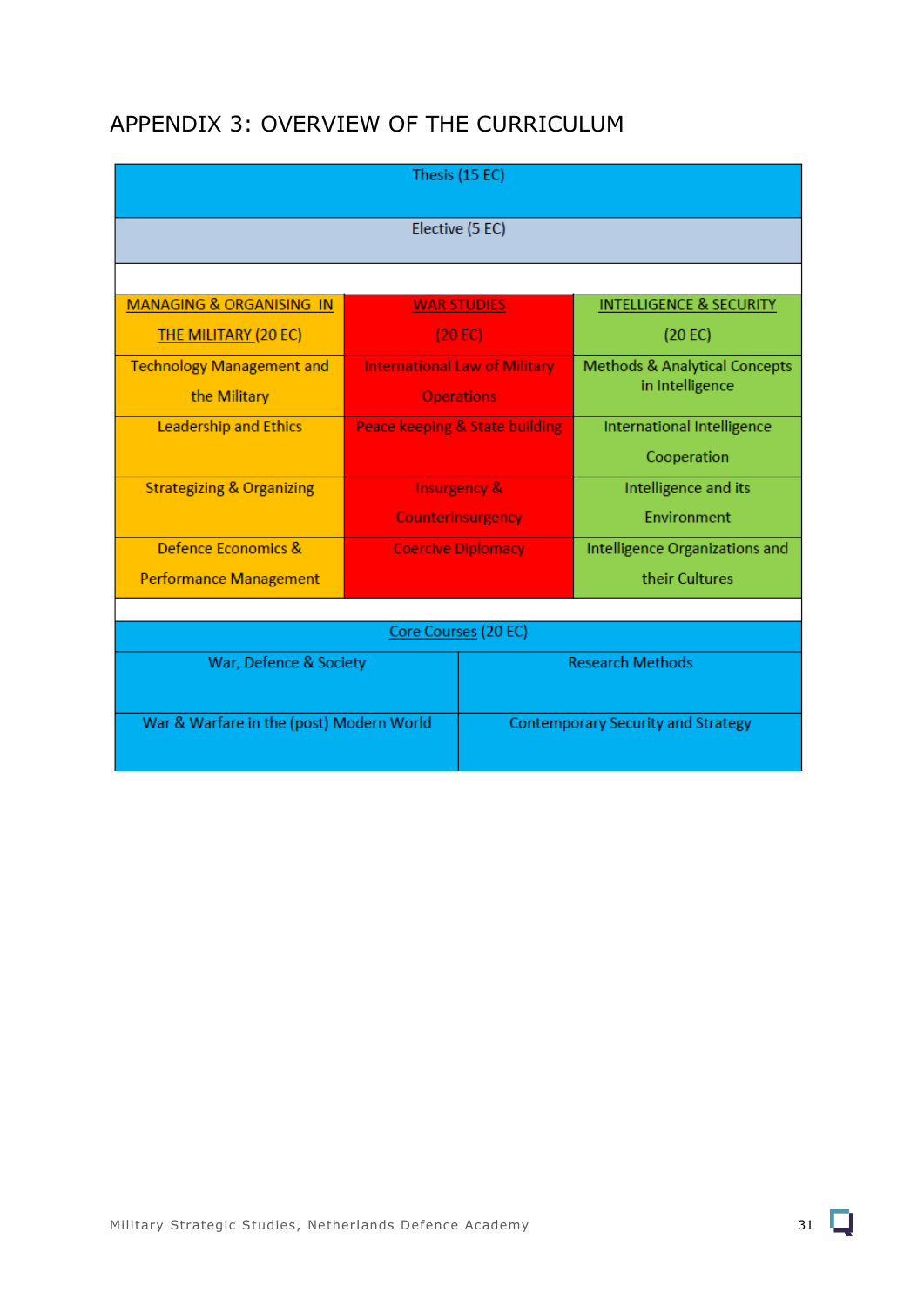## <span id="page-31-0"></span>APPENDIX 4: PROGRAMME OF THE SITE VISIT

| Tuesday 16 January 2018          |       |                                                          |  |  |  |
|----------------------------------|-------|----------------------------------------------------------|--|--|--|
| 9.30                             | 10.00 | Arrival panel and welcome                                |  |  |  |
| 10.00                            | 12.30 | Preparatory meeting                                      |  |  |  |
| 12.30                            | 13.00 | Lunch                                                    |  |  |  |
| 13.00                            | 14.00 | Interview with programme management                      |  |  |  |
| 14.00                            | 14.45 | Interview with students                                  |  |  |  |
| 14.45                            | 15.15 | <b>Break</b>                                             |  |  |  |
| 15.15                            | 16.00 | Interview with teaching staff                            |  |  |  |
| 16.00                            | 16.45 | Interview with representatives of the professional field |  |  |  |
| 16.45                            | 17.00 | <b>Break</b>                                             |  |  |  |
| 17.00                            | 17.45 | Interview with alumni                                    |  |  |  |
| 17.45                            | 18.30 | Tour of the facilities                                   |  |  |  |
|                                  |       |                                                          |  |  |  |
| <b>Wednesday 17 January 2018</b> |       |                                                          |  |  |  |
| 9.00                             | 9.30  | Preparatory meeting and review of available documents    |  |  |  |
| 9.30                             | 10.00 | Interview with Programme Committee                       |  |  |  |
| 10.00                            | 10.45 | Interview with Board of Examiners                        |  |  |  |
| 10.45                            | 11.30 | <b>Break</b>                                             |  |  |  |
| 11.30                            | 12.30 | Interview with programme management                      |  |  |  |
| 12.30                            | 13.00 | Lunch                                                    |  |  |  |
| 13.00                            | 15.30 | Formulation preliminary findings                         |  |  |  |
| 15.30                            | 15.45 | Presentation preliminary findings                        |  |  |  |
| 15.45                            | 16.15 | <b>Drinks</b>                                            |  |  |  |
| 16.15                            | 17.15 | Development dialogue                                     |  |  |  |